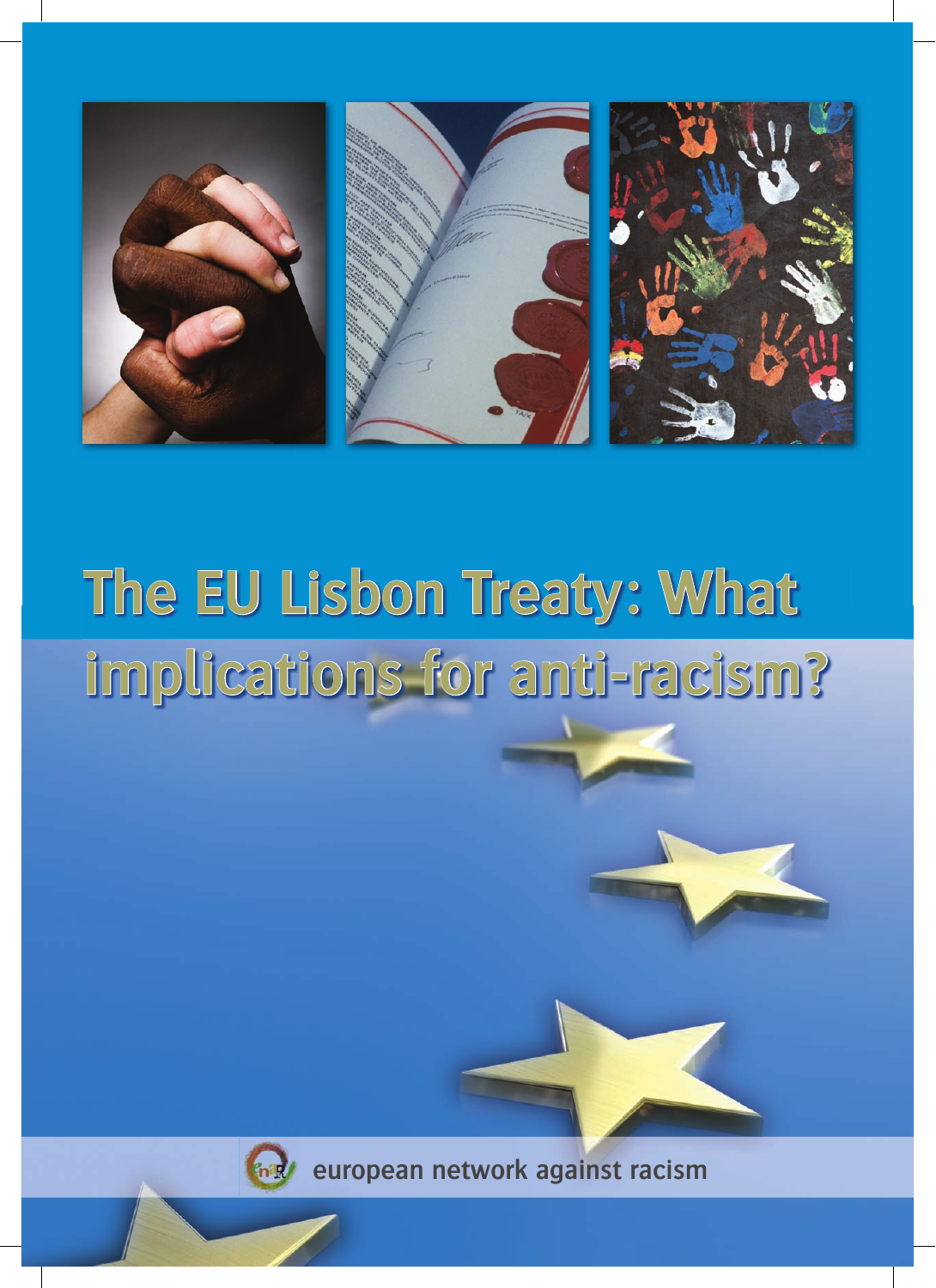#### **Author: Rebecca Zahn**

Published by the European Network Against Racism (ENAR) in Brussels, in November 2009, with the financial support of the European Commission (DG Employment, Social Affairs and Equal Opportunities).



ENAR reserves the right not to be responsible for the accuracy, completeness or quality of the information provided in this report. Liability claims regarding damage caused by the use of any information provided, including any information which is incomplete or incorrect, will therefore be rejected.

Layout and printing by Crossmark.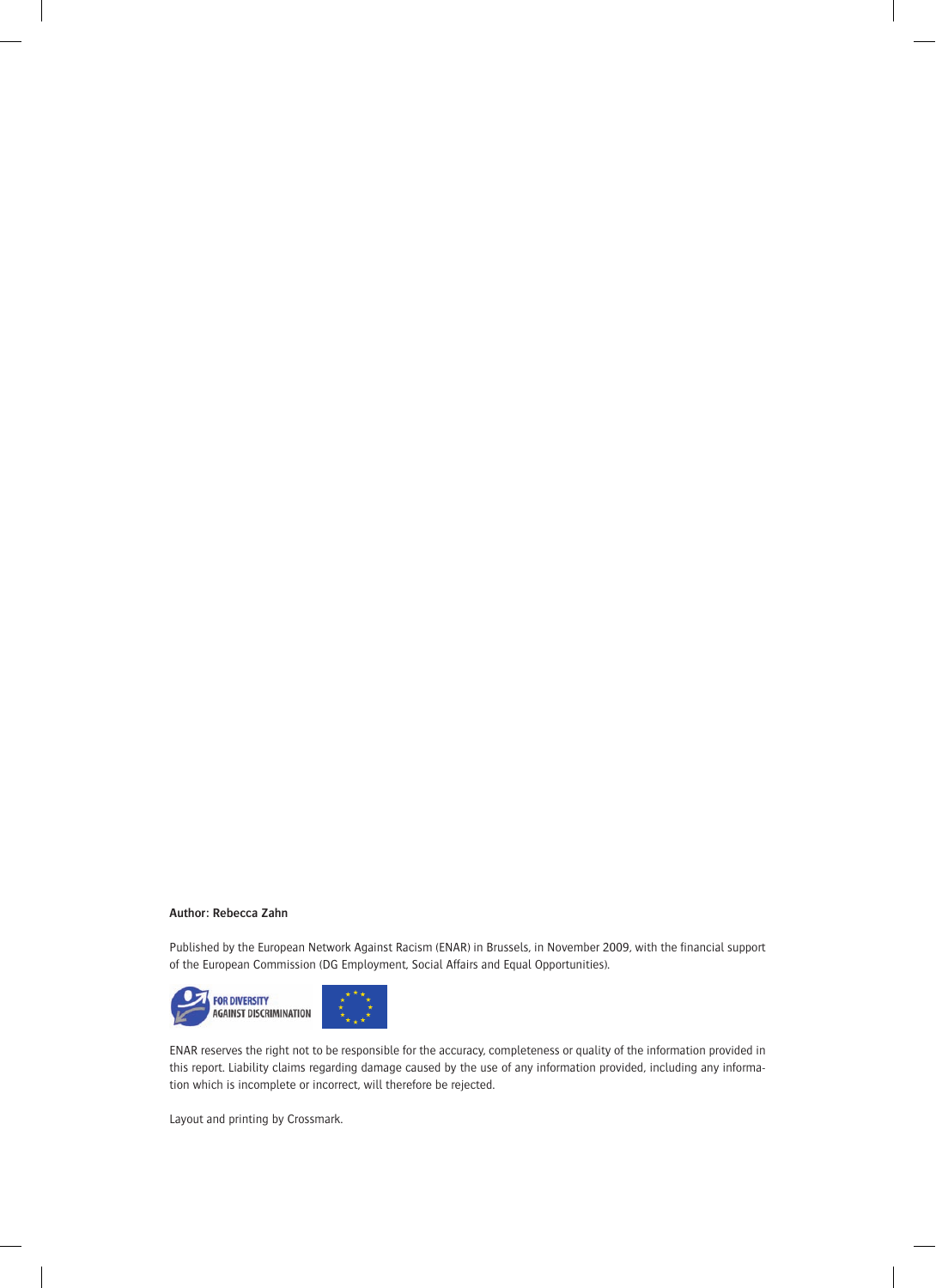# Table of contents

| 2. General introduction to anti-racism measures in the                          |  |
|---------------------------------------------------------------------------------|--|
|                                                                                 |  |
|                                                                                 |  |
|                                                                                 |  |
| 4. The Lisbon Treaty's impact on fundamental rights and anti-racism policies 11 |  |
|                                                                                 |  |
|                                                                                 |  |
|                                                                                 |  |
|                                                                                 |  |
|                                                                                 |  |
|                                                                                 |  |
|                                                                                 |  |
|                                                                                 |  |
|                                                                                 |  |
|                                                                                 |  |
|                                                                                 |  |
|                                                                                 |  |
|                                                                                 |  |
|                                                                                 |  |
|                                                                                 |  |
|                                                                                 |  |
| 6. Advocacy strategy recommendations for NGOs seeking to                        |  |
| combat racism and discrimination in the European Union 23                       |  |
|                                                                                 |  |
|                                                                                 |  |
|                                                                                 |  |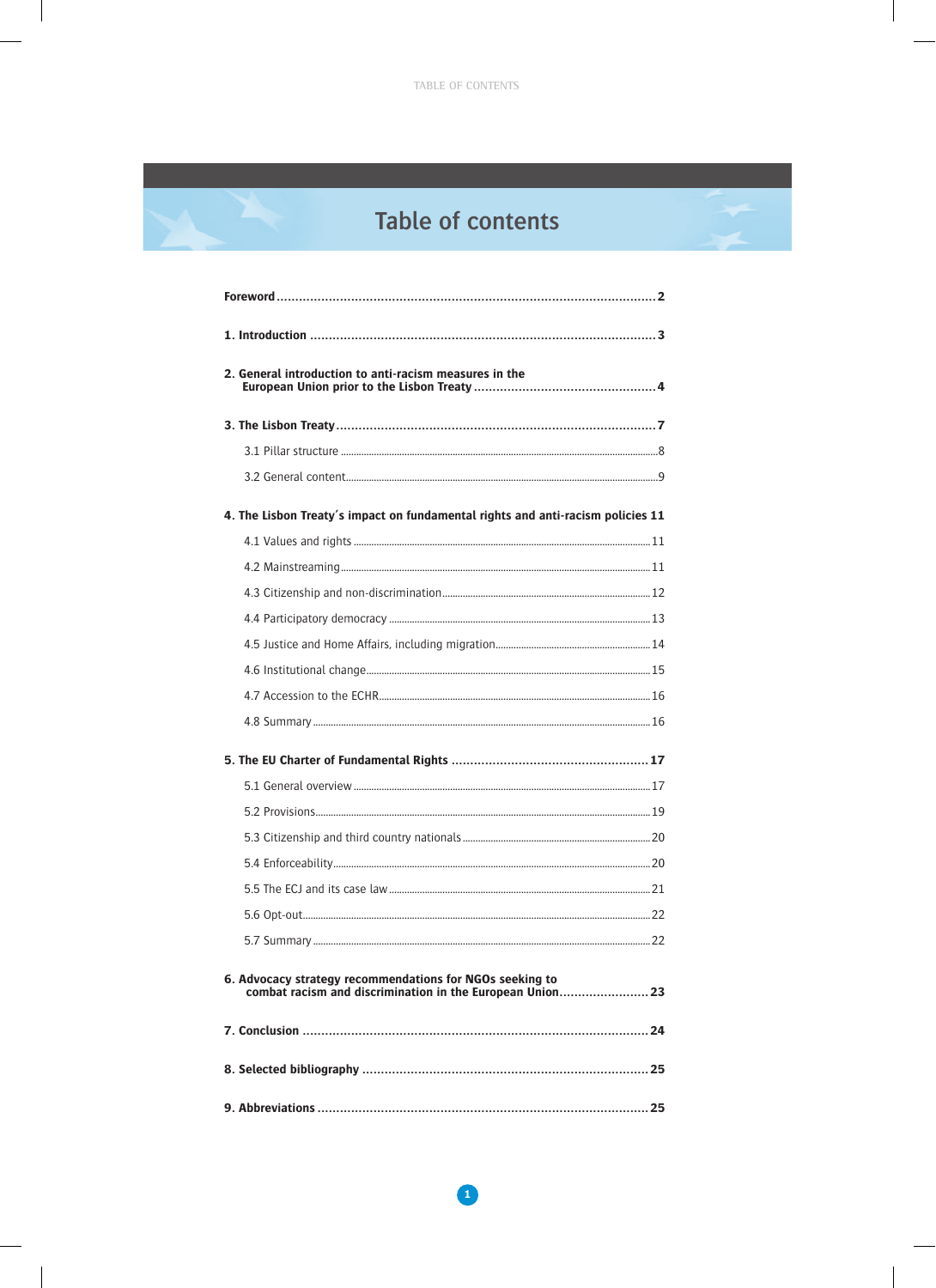# **Foreword**



The long awaited ratification of the Lisbon Treaty, which amends the current Treaty on the European Union and the Treaty establishing the European Community, is much welcome. The Treaty aims to provide the EU with modern institutions and optimise working methods, to make Europe more democratic and transparent and to create a "Europe of rights and values, freedom, solidarity and security". In light of this, our latest publication explores the potential implications of the Lisbon Treaty for fundamental rights protection and anti-racism. In addition to providing an insight into the main changes to be brought about by the Lisbon Treaty, this publication will also be a useful advocacy tool for NGOs seeking to combat racism and discrimination on the ground.

One crucial element of the Treaty is the incorporation of the EU Charter of Fundamental Rights, making the latter legally binding. The Charter's new legal status will be an important step forward for ethnic and religious minorities across Europe in the protection of their fundamental rights to non-discrimination, religious freedoms and social rights. The principles of equality and non-discrimination also feature prominently in the Treaty's provisions. In addition, principles of participatory democracy promoting civil society's involvement in the shaping of Europe will be firmly placed as core values of the European Union.

Nevertheless some gaps remain, in particular the fact that third country nationals remain excluded from many of the protections provided for by the Treaty. The Treaty also fails to create new mechanisms for the realisation of the principles of equality and nondiscrimination. Furthermore, the Charter of Fundamental Rights' scope is limited to the EU institutions and to the EU member states when they are implementing EC law and in theory cannot be used against a private party.

Despite these shortcomings, it is hoped that the Treaty will come into force across the European Union by the end of 2009. The clearer focus on the values that underpin the EU and the incorporation of the Charter of Fundamental Rights should enable the EU to reinforce its commitment to respect for equality, fundamental rights and diversity. Citizens will have more opportunities to have their voices heard and the European Parliament and national parliaments will have a strengthened role, bringing new ways of working for the anti-racist civil society. It is now crucial that mechanisms are established to ensure the Charter becomes a key reference and guiding document for all EU policies and actions taken by EU institutions.

**Mohammed Aziz Chair, ENAR**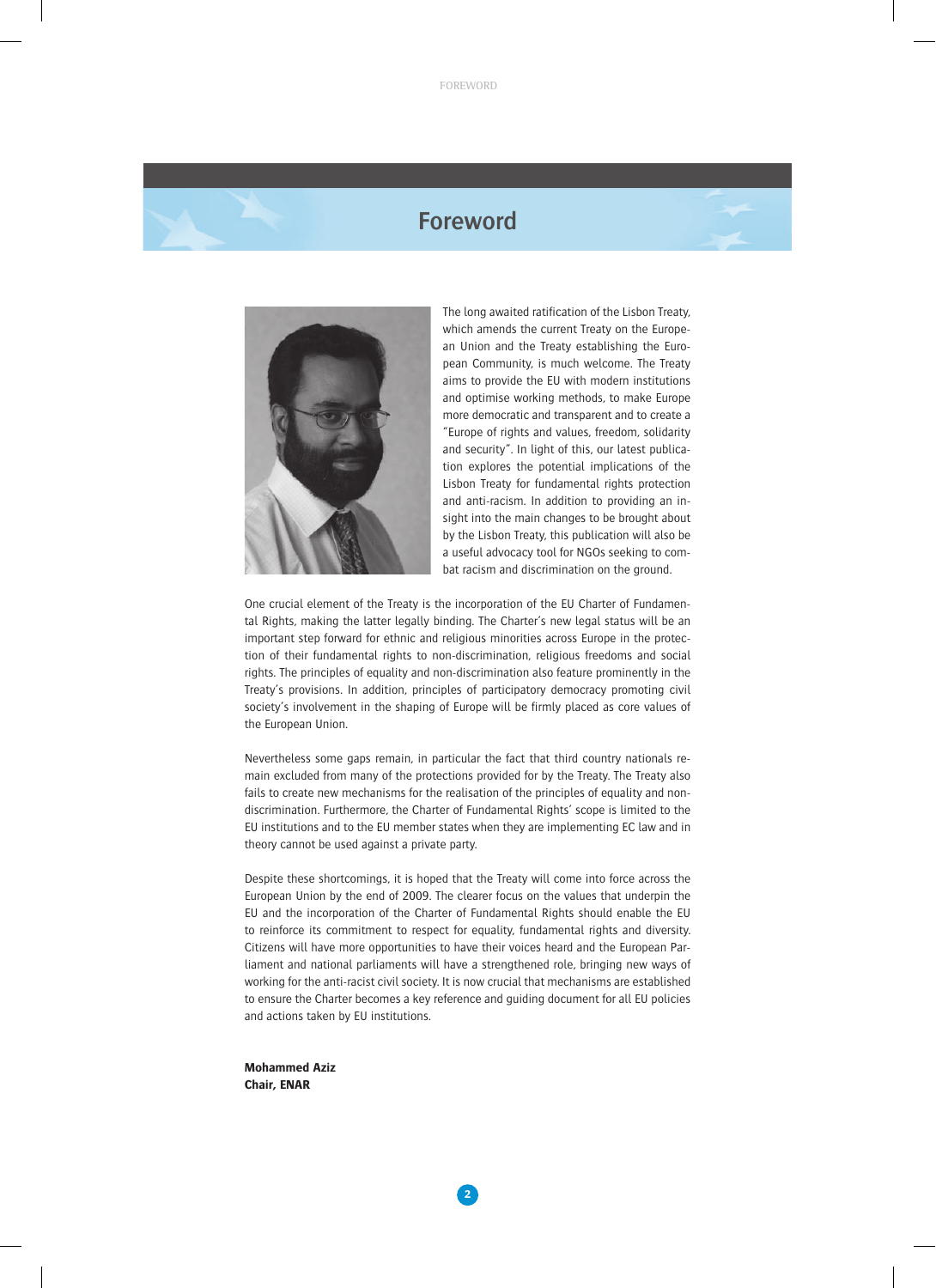# **1. Introduction**

Anti-racism policy in the European Union has evolved since the mid-1990s from scattered policies contained in a wide range of documents to a more comprehensive protection. However, there is still scope for improvement and the question that must be asked is whether the Lisbon Treaty contributes to the protection of fundamental rights in the European Union. The aim of this publication is to trace the origin and development of anti-racism policy in the European Union prior to the Lisbon Treaty before turning to an explanation and assessment of the main changes brought about in this area by the Treaty and its Charter of Fundamental Rights. Anti-racism is to be interpreted as the fight against racial discrimination and xenophobia and the promotion of equal treatment for ethnic and religious minorities and third country nationals residing in the EU. On the basis of this definition this publication suggests advocacy strategies for NGOs seeking to combat racism and discrimination in the European Union. The target audience of the publication are civil society groups combating racism and discrimination in Europe.

The structure that is adopted first presents a general introduction to anti-racism measures in the European Union prior to the Lisbon Treaty. The focus is then on the content of the Lisbon Treaty itself, its main structural and institutional changes as well as its impact on fundamental rights. Following on from this, the publication looks at the main provisions and enforceability of the Charter of Fundamental Rights. The opt-out granted to the Polish and UK governments is also explained. A final section sets out advocacy strategy recommendations for NGOs seeking to combat racism and discrimination in the European Union.

The methodology which is used in this publication aims to present a complete analysis of the implications of the Lisbon Treaty and its Charter for anti-racism. In order to do so, a number of different areas are covered: (i) specific articles relating to non discrimination and anti-racism; (ii) certain polices, e.g. immigration, that affect the status of third country nationals; (iii) more transversal measures not directly linked to anti-racism but which could, nonetheless, act as levers in fundamental rights protection and mainstreaming, e.g. participatory democracy and institutional changes; and, (iv) the broader fundamental rights framework through the Charter.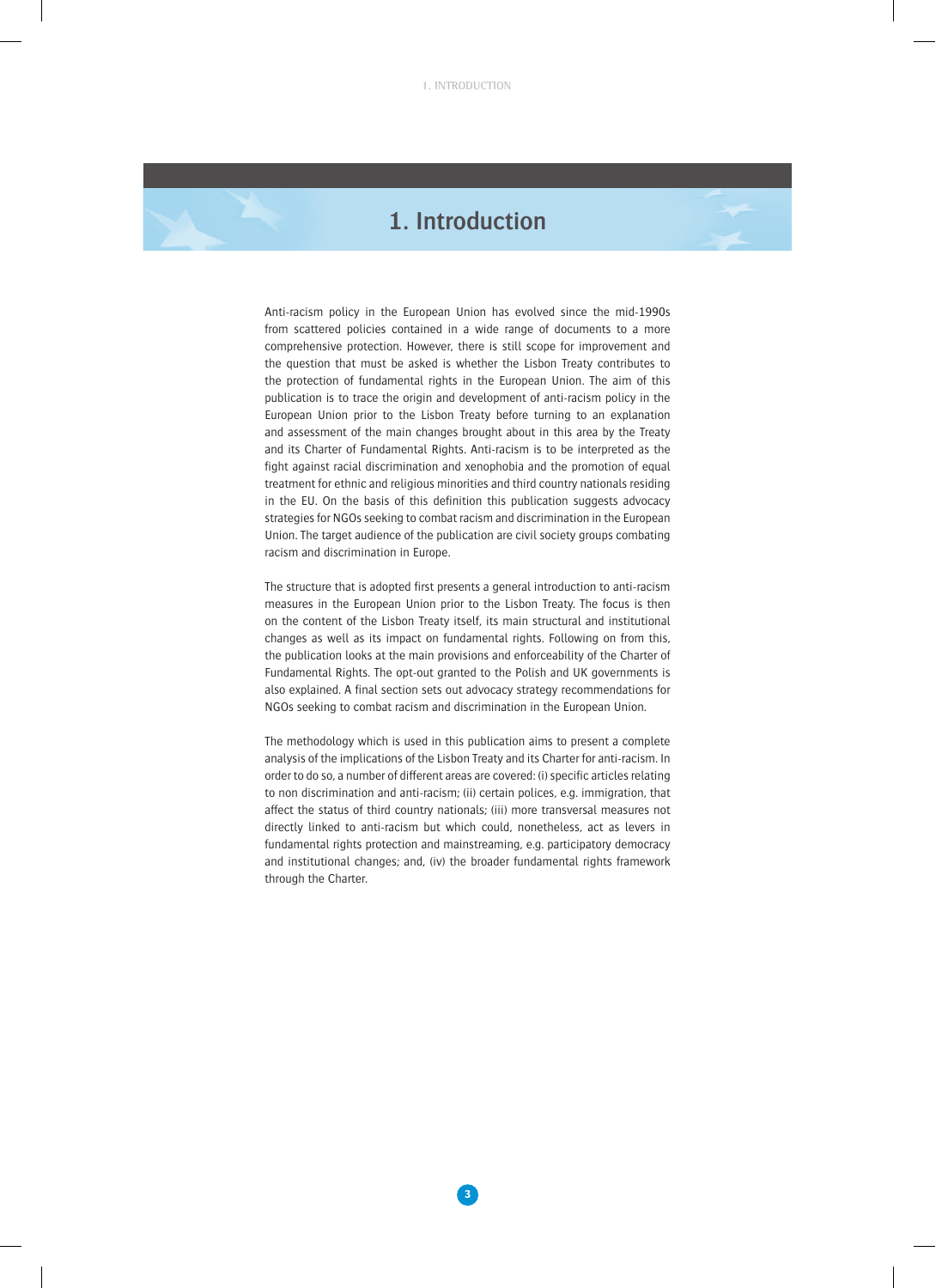# **2. General introduction to anti-racism measures in the European Union prior to the Lisbon Treaty**

Racism manifests itself in a wide range of areas across the European Union. It is a "complex and multifaceted phenomenon [which] has evolved over the last decades and has taken many different forms."**<sup>1</sup>** However, the European Union has not always provided

for anti-racism measures. The first notable anti-racism measures were introduced in the European Union in the mid-1990s as a result of an increasing awareness of the challenges posed by racism in the European Union as a whole. This was largely due to political developments such as the rise of the far right, in particular in

**"While a comprehensive protection against racism and discrimination is still lacking in the European Union as a whole, the amendments introduced by the Treaty of Amsterdam mark the departure point for real progress to be achieved."**

Austria, which sparked fears across the Union of increased racism and xenophobia. The European Parliament played an important role in raising awareness of the implications of racism and xenophobia. Its Resolutions and Committee of inquiry into racism and xenophobia stressed the need to act.**<sup>2</sup>** Moreover, the Joint Action adopted by the Council in 1996**<sup>3</sup>** encouraged action to combat racism and xenophobia in the Union. All of this resulted in the declaration of a European Year Against Racism which took place in 1997.

In its Communication which supported the designation of a European Year Against Racism the Commission noted that "public opinion has been widely alerted to the fact that persistent racism, xenophobia and anti-Semitism is striking at the roots of democratic society throughout the Community."**<sup>4</sup>** The Commission, therefore, felt the need to act due to the perceived transnational nature of the problem. This marked the beginning of an increase in anti-racism measures across the Union as a whole. Yet the EU Treaties as well as general Union policy provided no effective tools or mechanisms for combating racism in the European Union. Neither the original EEC Treaty nor the Treaty on the European Union of 1992 contained anti-racist provisions.

As a first step, European Union policy focused on the concept of equality. In one guise or another, the concept of equality has always been central to the evolving legal order of the European Union.**<sup>5</sup>** So far as the Union is based on an international law system of treaties, it

> draws upon the fundamental international law principle of the equality of sovereign states. Non-discrimination, or equal treatment, on grounds of nationality is a core principle of the single market, underpinning many aspects of the free movement of goods, services, persons and capital. However, protection against

discrimination on grounds of nationality is limited to EU nationals and does not include third country nationals.

Gender equality - initially in the limited form of a guarantee of equal pay for equal work for women and men, and subsequently in the form of a more wide ranging equal treatment principle applying to all aspects of employment and training, and most aspects of welfare - is deeply rooted in the EC and EU Treaties, in legislation, and in an extensive case law of the European Court of Justice.**<sup>6</sup>** The Court of Justice has recognised gender equality in its case law as a 'fundamental principle' of the Union legal order.**<sup>7</sup>** Gender equality has come to be widely viewed in the literature as a constitutionally embedded fundamental right under EU law. Since 1999 and the Treaty of Amsterdam, gender equality perspectives have been given an integrated constitutional basis in EU policymaking through Article 3(2) TEC: "In all [its] activities…, the Community shall aim to eliminate inequalities, and to promote equality, between men and women." Increasingly, therefore, the principle of gender equality has moved into the 'mainstream' of Union policy.<sup>8</sup> However, a broader approach to equality encompassing other discrimination grounds, including ethnic origin and religion, took longer to develop.

<sup>1</sup> ENAR, Racism in the EU available at http://www.enar-eu.org/Page. asp?docid=15886&langue=EN

<sup>2</sup> For an overview of the European Parliament's actions in this area see www.europarl. europa.eu/comparl/libe/elsj/zoom\_in/02\_en.htm

<sup>3</sup> Joint Action 96/443/JHA of 15 July 1996 adopted by the Council on the basis of Article K.3 of the Treaty on European Union, concerning action to combat racism and xenophobia 4 Communication from the Commission on racism, xenophobia and anti-Semitism and proposal for a Council Decision designating 1997 as European Year Against Racism, COM(95)653

<sup>5</sup> For more information see J. Shaw, Mainstreaming Equality in European Union Law and Policy-Making, ENAR Publication, 2004

<sup>6</sup> Case 149/77 Defrenne v SABENA (No. 3) [1978] ECR 1365 at 1378

<sup>7</sup> C. Barnard, 'Gender Equality in the EU: A Balance Sheet', in P. Alston (ed.), The EU and Human Rights (Oxford: Oxford University Press, 1999), 215-279

<sup>8</sup> J. Shaw, 'The European Union and Gender Mainstreaming: Constitutionally Embedded or Comprehensively Marginalised?', (2002) 10 Feminist Legal Studies, 213-26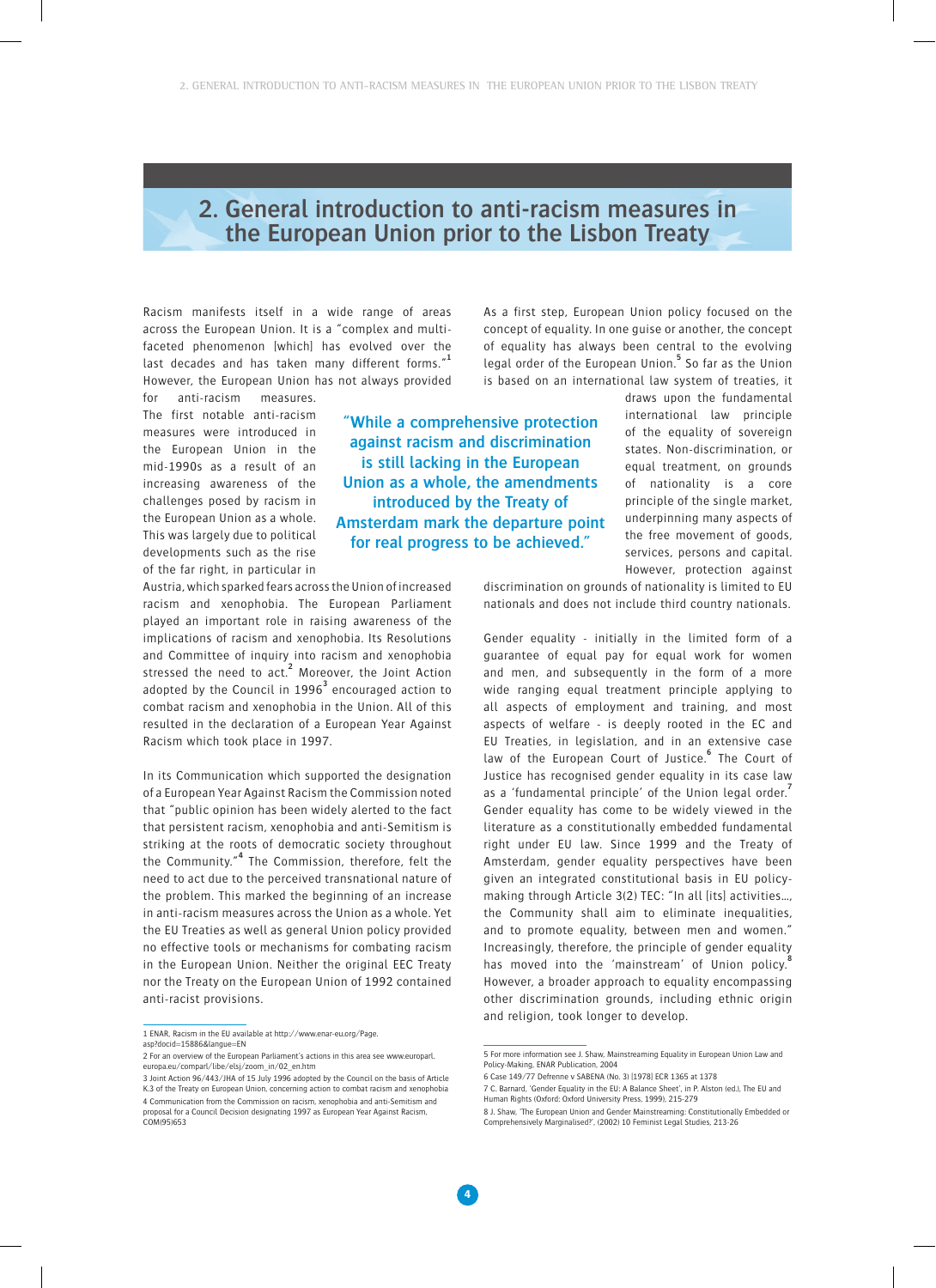A Council Regulation establishing the European Union Monitoring Centre on Racism and Xenophobia (EUMC), adopted in 1997, marked the beginning of a period of awareness of the need for anti-racism measures. It drew upon the results of the 'Kahn Commission', a consultative Commission on Racism and Xenophobia set up in 1994 which paved the way for the establishment of the European Union Monitoring Centre on Racism and Xenophobia.**<sup>9</sup>** The Centre was set up to study the phenomena and manifestations of racism, xenophobia and anti-Semitism in the European Union with a view to encouraging best practice across the EU member states. The Centre also established a European Racism and Xenophobia Information Network (Raxen) in order to involve research centres, NGOs and specialised centres from across the member states in its fight against racism and xenophobia. Raxen has contributed primarily to the study of the extent and development of racism and xenophobia, and analysed their causes, consequences and effects. In 2007 EUMC was replaced with the European Union Agency for Fundamental Rights (FRA) which was given a wider remit than the EUMC. It provides the institutions and authorities of the Community and its member states with assistance and expertise relating to fundamental rights in order to support them when they take measures or formulate courses of action within their respective spheres of competence to fully respect fundamental rights.**<sup>10</sup>**

A surge in measures to combat racism and xenophobia was not evident until after the entry into force of the Treaty of Amsterdam in 1999. The Treaty of Amsterdam introduced two major amendments which give the European Union power to act in order to prevent and to combat racism and xenophobia. First, the Treaty of Amsterdam introduced into the EC Treaty a legal basis for the adoption of measures combating discrimination on grounds of sex, racial or ethnic origin, age, disability, religion and sexual orientation (Article 13 TEC). The Community was given the competence to adopt measures under article 13 TEC to combat discrimination on grounds of racial or ethnic origin. Second, the Treaty of Amsterdam introduced article 29 TEU which posits the prevention and combating of racism and xenophobia as a central objective of the European Union. However, despite making it a central objective, the TEU does not provide for specific measures which would enable the Union to combat racism and xenophobia. As a result, the attainment of the objective is difficult. This lack of enforceability is therefore one of the major weaknesses of European Union policy in the area of the prevention and combating of racism prior to the Lisbon Treaty.

Increasingly, therefore, the principle of nondiscrimination on grounds of racial or ethnic origin has been mainstreamed into Union policy much like the principle of gender equality briefly discussed above. This implies: "the incorporation of equal opportunities issues into all actions, programmes and policies from the start."**<sup>11</sup>**

Following the introduction of the Treaty of Amsterdam, the Community adopted a Directive establishing a general framework for equal treatment in employment and occupation**<sup>12</sup>** and a Directive implementing the principle of equal treatment between persons irrespective of racial or ethnic origin**<sup>13</sup>** (the 'Race Equality Directive') in 2000. The Directives aimed at providing comprehensive legal protection from discrimination on grounds of racial or ethnic origin, religion or belief, disability, age or sexual orientation. The Directives contain precise definitions of direct and indirect discrimination and of harassment. However, gaps remained in the protection against discrimination. For example, religious discrimination was only covered in employment and protection was not extended to other areas. In addition, the Race Equality Directive does not cover nationality discrimination and exempts immigration matters from its remit, which has left third country nationals unprotected from much discrimination. To complement the Directives, a Council Decision**<sup>14</sup>** establishing a Community action programme to combat discrimination for 2001-2006 was adopted. The programme aimed at supporting any action taken by member states to combat all forms of discrimination. Active cooperation between member states, the Commission and civil society groups lay at the heart of the programme. This was replaced in 2007 by the PROGRESS Community programme which aimed to establish common principles to combat discrimination.

In 2008, the Council adopted a Framework Decision on combating certain forms and expressions of racism and xenophobia by means of criminal law**<sup>15</sup>**. The Decision approximates criminal law provisions in order to combat racist and xenophobic offences more effectively by promoting a full and effective judicial cooperation between EU member states. However, the Decision, which has been weakened in comparison to the original proposal, has been criticised for not providing sufficient protection to combat racist crime and violence.**<sup>16</sup>**

<sup>9</sup> Council Regulation 1035/97 OJ 1997 L151/1

<sup>10</sup> For more information see www.fra.europa.eu/fraWebsite/about\_us/about\_us\_en.htm.

<sup>11</sup> T. Rees, Mainstreaming Equality in the European Union: Education, Training and Labour Market Policies, London: Routledge, 1998, pp. 3-4.

<sup>12</sup> Council Directive 2000/78/EC, OJ 2000 L 303/16.

<sup>13</sup> Council Directive 2000/43/EC, OJ 2000 L 180/22.

<sup>14</sup> Council Decision 2000/750, OJ 2000 L 303/23.

<sup>15</sup> Council Framework Decision 2008/913/JHA, OJ 2008 L 328/51.

<sup>16</sup> Letter from the European Network against Racism (ENAR) to Members of the EP Com-mittee on Civil Liberties, Justice and Home Affairs regarding the Framework Decision on Racism and Xenophobia, November 2007.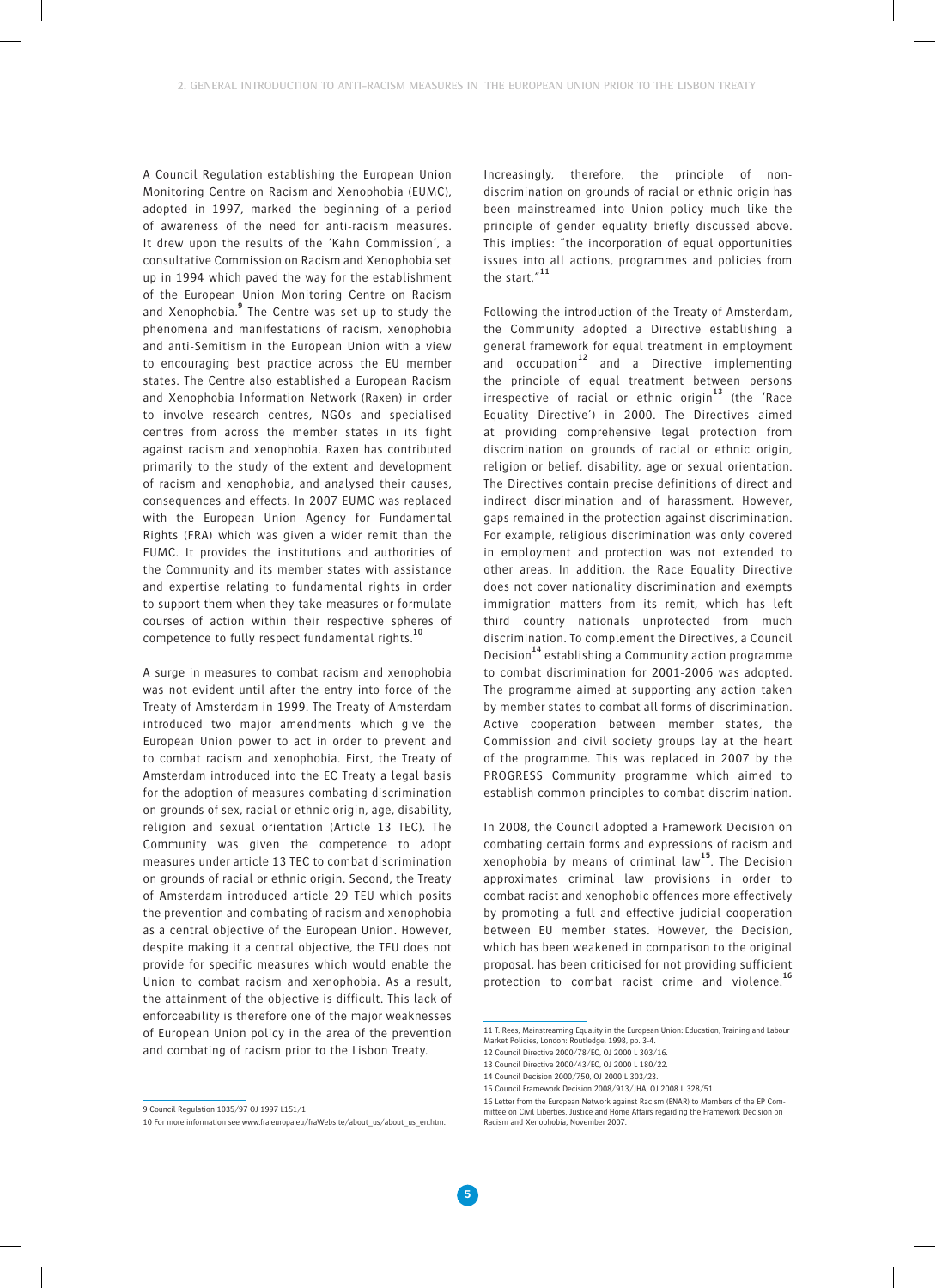Therefore, despite efforts by the EU gaps still remain that have an impact on the fight against racism.

The Framework Decision criminalises all intentional behaviour aimed at inciting violence or hatred. However, in order to fall within the scope of the definition such crimes must be committed on the grounds of race, colour, religion, descent or national or ethnic origin. Punishable intentional conduct includes public incitement of violence or hatred, public condonement, denial or trivialisation of crimes of genocide, crimes against humanity and war crimes as defined in the Statute of the International Criminal Court (Articles 6, 7 and 8) as well as of crimes defined by the Tribunal of Nuremberg (Article 6 of the Charter of the International Military Tribunal, London Agreement of 1945). There is, however, some scope for member states on how and when to punish some behaviour. Thus, member states may choose to punish only conduct which is either carried out in a manner likely to disturb public order or which is threatening, abusive or insulting.

Finally, the Commission proposed a new Directive on implementing the principle of equal treatment between persons irrespective of religion or belief, disability, age or sexual orientation in 2008**<sup>17</sup>**. The aim of the Directive is to fully implement the principle of equal treatment between persons in order to complete the legal framework of the European Union. The proposal has been welcomed as it uses the scope of the Race Equality Directive as its starting point and largely adopts the same concepts and definitions as the Race Equality Directive. It also opens up opportunities for NGOs to gain enhanced legal standing. However, the proposal has been criticised for not recognising the importance of positive action in securing non-discrimination as well as for providing for broad exceptions to the protection against discrimination.**<sup>18</sup>**

While a comprehensive protection against racism and discrimination is still lacking in the European Union as a whole, the amendments introduced by the Treaty of Amsterdam mark the departure point for real progress to be achieved. The mainstreaming of antiracism now figures prominently in policy rhetoric, especially since the adoption of the 1998 Action Plan against Racism which was followed up by further documents, such as the Commission report in 2000 on the implementation of the Action Plan against Racism, entitled "Mainstreaming the fight against racism", as well as in documents prepared by the Commission before and since the Durban World Conference Against Racism in 2001. Due to the increasing awareness of the importance of anti-racism measures in European Union policy there is hope that the Lisbon Treaty will reinforce equality and non-discrimination principles as the core values of the European Union.

<sup>17</sup> Proposal for a Council Directive on implementing the principle of equal treatment between persons irrespective of religion or belief, disability, age or sexual orientation, COM(2008) 426 final.

<sup>18</sup> See for example ENAR, Preliminary Position and Proposed Amendments of the European Network Against Racism on the Proposal for a Council Directive on implementing the principle of equal treatment between persons irrespective of religion or belief, disability, age or sexual orientation, December 2008.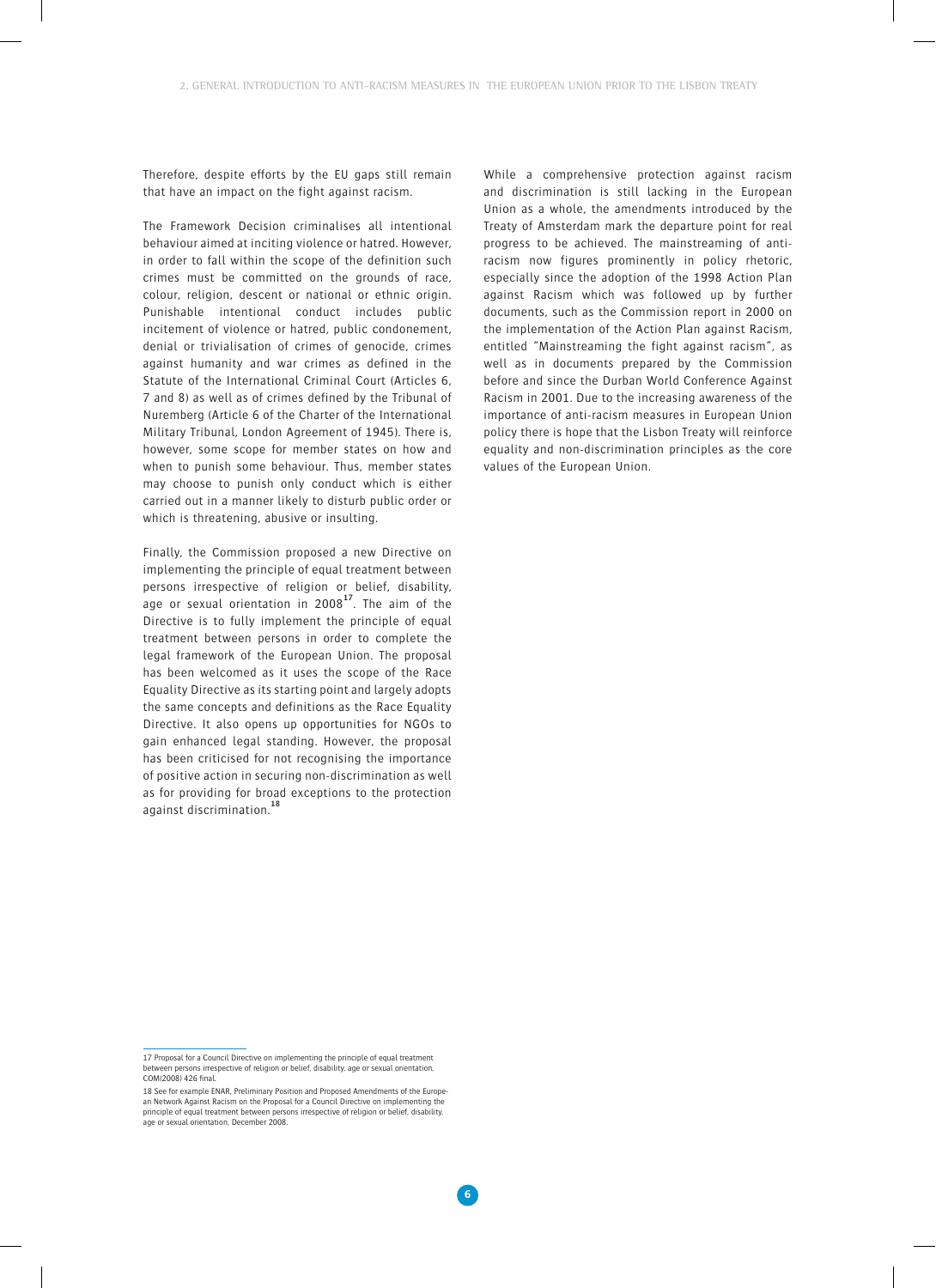# **3. The Lisbon Treaty**



Signature of the Lisbon Treaty, December 2007 - © Council of the European Union

The Lisbon Treaty was signed in December 2007 by the leaders of all EU member states. It replaces the failed Constitutional Treaty**<sup>19</sup>** and amends the current Treaty on the European Union (TEU) and the Treaty establishing the European Community (TEC). The Constitutional Treaty was preceded by the Convention on the Future of Europe convened in 2002. Civil society groups played a key role during the Convention to ensure the introduction of many of the concepts which are now part of the Lisbon Treaty. Following the negative referenda in France and the Netherlands in 2005 which spelt the end of the Constitutional Treaty, an Intergovernmental Conference (IGC) was convened in 2007 which decided upon the text of the Lisbon Treaty. The negotiations on the new Treaty were largely closed to civil society groups, however, following adoption of the text there were calls for EU leaders to open up to people and NGOs to discuss the practical implementation of the new treaty provisions.**<sup>20</sup>** The Lisbon Treaty was due to come into force in January 2009. However, delays were caused by the failed referendum in Ireland in June 2008. A second Irish referendum was held on 2 October 2009, leading to the approval of the Treaty by a majority of Irish voters. All member states have now approved and ratified the Treaty and it is expected to enter into force on 1 December 2009.**<sup>21</sup>**

At this stage it should be noted that the Lisbon Treaty renames the EC Treaty as the 'Treaty on the Functioning of the European Union' (TFEU). Both the TEU and the TFEU will have the same legal rank.**<sup>22</sup>** The intention of the Lisbon Treaty differs from the Constitutional Treaty which sought to consolidate and replace the existing Treaties. Instead, the Treaty of Lisbon follows the model of other amending treaties such as the Treaty of Amsterdam. Its core aim is to "provide the Union with the legal framework and tools necessary to meet future challenges and to respond to citizens' demands."**<sup>23</sup>**

In terms of structure, the Treaty of Lisbon is divided into amendments to two main texts: the TEU and the TFEU. From a functional point of view, the TEU, which covers democratic principles, the institutions, enhanced cooperation, external action and common foreign

<sup>19</sup> For an overview of the content of the Constitutional Treaty see J. Shaw, The EU Constitution and Racism: New Legal Tools, ENAR 2005.

<sup>20</sup> For more information see www.socialplatform.org/News.asp?news=15173.

<sup>21</sup> http://europa.eu/lisbon\_treaty/index\_en.htm.

<sup>22</sup> Article 1 TEU.

<sup>23</sup> EUROPA, Treaty of Lisbon: The Treaty at a Glance available at http://europa.eu/ lisbon\_treaty/glance/index\_en.htm.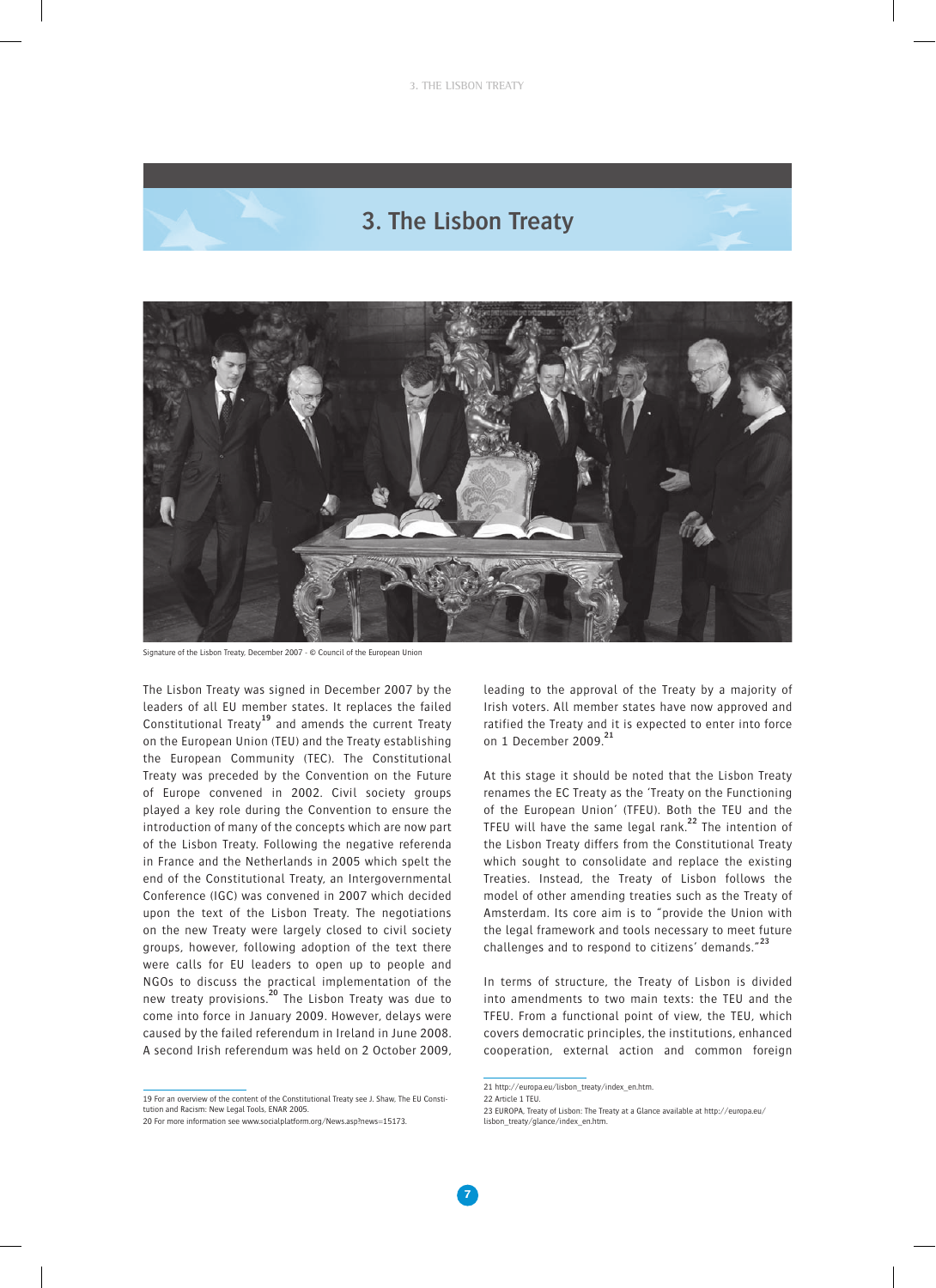and security policy, contains more general provisions whereas the TFEU, as its name suggests, "organises the functioning of the Union and determines the areas of, delimitation of, and arrangements for exercising its competences."**<sup>24</sup>** The content of the TFEU focuses on non-discrimination and citizenship of the Union, union policies and internal actions, associations of the overseas countries and territories, external action by the Union, and institutional and financial provisions.

#### **3.1 Pillar structure**

In terms of structure of the Union, the Lisbon Treaty formally abolishes the current three pillar structure introduced by the Treaty of Maastricht in order to create one common framework. The three pillars describe the basic structure of the European Union. The first pillar corresponds to the three Communities: the European Community, the European Atomic Energy Community (Euratom) and the former European Coal and Steel Community (ECSC). The second pillar refers to the common foreign and security policy, which comes under Title V of the EU Treaty. The third pillar contains police and judicial cooperation in criminal matters, which comes under Title VI of the EU Treaty. The three pillars functioned on the basis of different decision-making procedures: the so-called 'Community procedure' for the first pillar, and the intergovernmental procedure for the other two. In the case of the 'Community procedure', only the Commission can submit proposals to the Council and Parliament, and a qualified majority is sufficient for a Council act to be adopted. In the case of the second and third pillars, this right of initiative is shared between the Commission and the member states, and unanimity in the Council is generally necessary. Article 1 TEU reflects the abolition of the pillar structure by stating that "the Union shall replace and succeed the European Community." Formally, this means that the special instruments applied hitherto in Common Foreign and Security Policy (second pillar) and in Justice and Home Affairs (third pillar) are abandoned.

The second pillar on Common Foreign and Security Policy will be assimilated into the first pillar, however, it will still be subject to specific intergovernmental procedures**<sup>25</sup>** and policies taken will be in the form of so-called 'decisions'. The 'Community procedure' will not therefore apply. Instead, the policy decisions are subject to 'specific rules and procedures'.**<sup>26</sup>** These specific rules and procedures mean that, in practice,

24 Article 1 TFEU. 25 Articles 21-46 TEU. 26 Article 24 TEU.

the area of Common Foreign and Security Policy will be distinct from other areas of policy making due to the safeguards which prevent decision-making at a European level in the form of the 'Community procedure'. The Treaty of Lisbon also introduces a solidarity clause into the TEU. This means that member states are bound to assist each other in the event of an armed aggression on another's territory.

Despite these restrictions the common foreign and security policy of the Union following the Lisbon Treaty may nonetheless offer some hope in the promotion of fundamental rights abroad. The principles that apply to it are the same as those which have guided the Union's own creation. These principles include democracy, the rule of law, the universality and indivisibility of human rights and fundamental freedoms, respect for human dignity, the principles of equality and solidarity, and respect for the principles of the United Nations Charter and international law.**<sup>27</sup>** It is clear therefore that policies on combating racism and xenophobia can and should play a role in the Union's relationships with third countries and international organisations. More specifically, article 21 TEU highlights as an objective of the Union's common policies and actions in the external sphere consolidation and support for democracy, the rule of law, human rights and the principles of international law. It is therefore to be hoped that the European Union will act upon these provisions in order to support fundamental rights principles in its dealings with third countries.

The third pillar is due to disappear entirely following a five year transitional period. As a result, common policies in the area of freedom, security and justice such as Schengen**<sup>28</sup>** are assimilated within the Community method (i.e. the standard rules on the institutions and law-making involving the EU institutions).**<sup>29</sup>** However, the Commission's right of initiative in this area is shared with one quarter of the member states.**<sup>30</sup>** The UK and Ireland have specific protocols which enable them to opt into or opt out of EU policies in the area of freedom, security and justice. However, controls are strict and they may only exercise their right according to terms, conditions and timetables to be established in each case by the Council and Commission.**<sup>31</sup>**

<sup>27</sup> Article 21 TEU.

<sup>28</sup> The Schengen Agreement was signed by five of the then ten member states of the European Economic Community in 1985. The Agreement provides inter alia for the removal of border controls between participating States. It has been widened to apply, to varying extents, to all member states of the European Union. A large extent of the Agreement is already contained in the first pillar and this is to be increased by the Lisbon Treaty. 29 Article 10 - Protocol on transitional provisions.

<sup>30</sup> Article 76 TFEU.

<sup>31</sup> Article 5 Schengen Protocol; Protocol on position of the UK and Ireland in respect of the area of freedom, security and justice.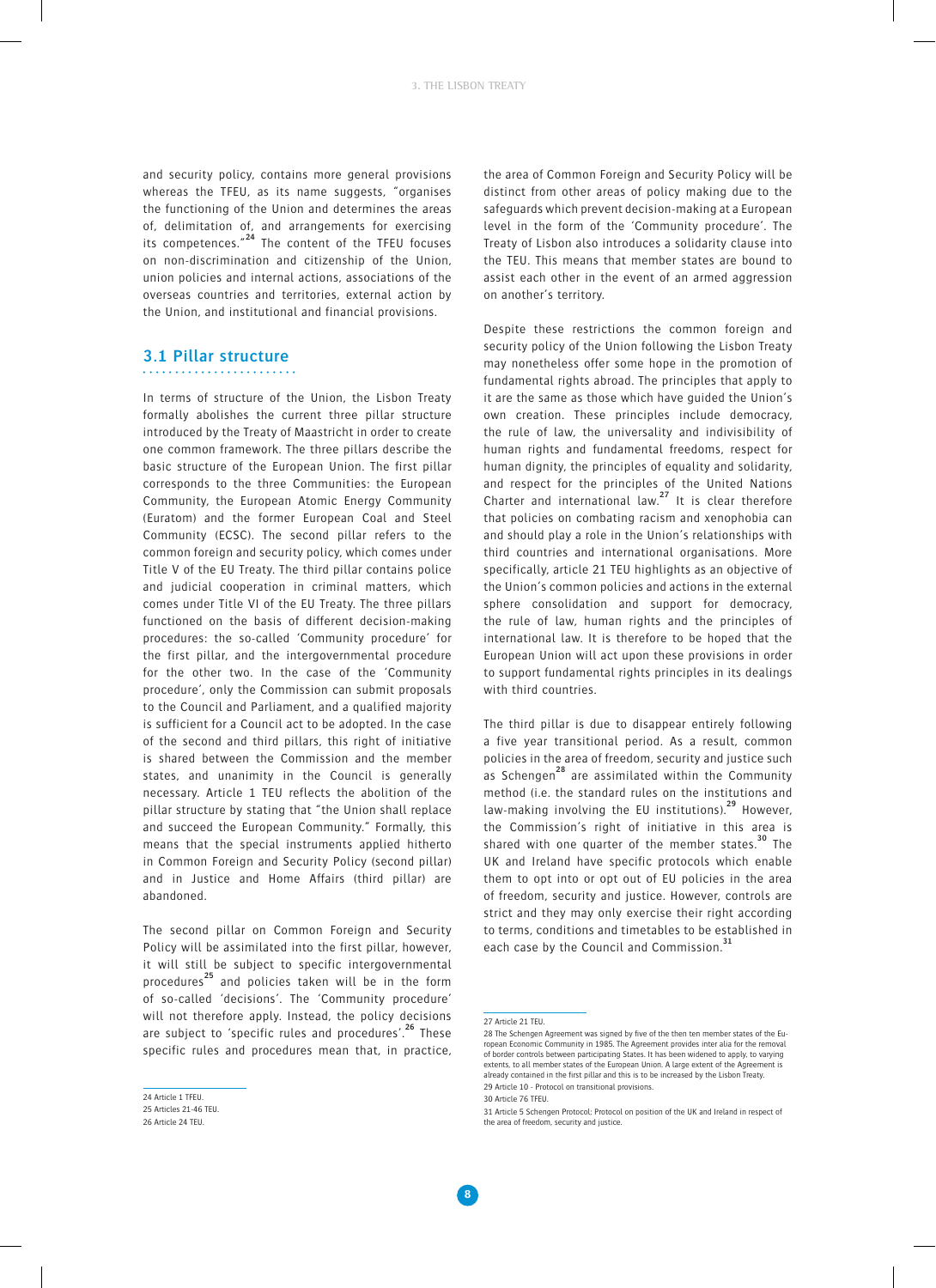**"The ratification of the Lisbon Treaty and its successful implementation will pave the way for a more democratic and more transparent Union. We will be more accountable and responsive to our citizens. And they will be better able to exercise their rights under the Charter of Fundamental Rights." José Manuel Barroso, President of the European Commission, Rome, 15 July 2008**

#### **3.2 General content**

In its content, the Lisbon Treaty focuses heavily on institutional change in order to enhance transparency, better democratic accountability and greater judicial security. The Treaty, for the first time, also introduces a voluntary withdrawal clause which member states can invoke should they wish to leave the European Union.**<sup>32</sup>** This was hitherto non-existent in the Treaties.

Article 2 introduces **a more precise delimitation of competences between the member states and the Union.** Thus, the Union now enjoys three categories

of competence: exclusive**<sup>33</sup>**, shared or complementary**<sup>34</sup>**, and supporting or supplementary**<sup>35</sup>**. This implies that, other than in an area of exclusive competence, the Union should cooperate with member states. In the area of shared competence the member states may only act insofar as they either act together with the Union, when the Union has not exercised its competence or when the

Union has decided to cease acting. Supporting and supplementary competence implies that the Union will only adopt a supporting, coordinating or supplementary role, however, core competence remains with the member states. Both types of competences are subject to the principles of subsidiarity and proportionality.**<sup>36</sup>**

The Lisbon Treaty **enhances the role of the European and national Parliaments** in order to create a more democratic and transparent Europe. For example, the legislative co-decision procedure**<sup>37</sup>** becomes the norm and is referred to as 'the ordinary legislative procedure' thereby enhancing the role of the democraticallyelected Parliament. The ordinary legislative procedure is also extended to cover agriculture, fisheries, transport and structural funds as well as the whole of the current third pillar. The Parliament thus becomes an equal co-legislator for almost all areas of competence. More detail on the enhanced role of the Parliament is provided below.

33 The areas where this competence applies are set out in article 3 TFEU. 34 The areas where this competence applies are set out in article 4 TFEU. The Treaty also provides for a more efficient Europe by **simplifying the working methods of the European institutions**. **<sup>38</sup>** The size of the Commission was meant to be reduced from currently 27 to 18 Commissioners from 2014 onwards. This would have resulted in only two-thirds of member state governments having a Commissioner at any one time. The posts were to be rotated. However, for political reasons, it is unlikely that the size of the Commission will be reduced as the European Council decided in response to the failed Irish referendum that every member state would retain one Commissioner when the Lisbon Treaty enters into force.**<sup>39</sup>** This decision was taken in the form of legal

> guarantees and assurances which will be attached to the EU Treaties as a protocol after the Lisbon Treaty enters into force.**<sup>40</sup>**

The choice of **candidate for the office of President of the Commission** is to be linked directly to the outcome of the European Parliament elections and his/her office is to be strengthened so as to

allow him/her to dismiss fellow Commissioners. Thus, following the entry into force of the Lisbon Treaty, the Council, taking into account the results of the European Parliament elections, will propose a candidate for President of the Commission. The candidate needs to be elected by a majority of the European Parliament.**<sup>41</sup>** Prior to the Lisbon Treaty the European Parliament was only allowed to approve the Commission President rather than to elect him/her.

In addition, **changes to the operation of the Council** mean that the default voting method for the Council will now be by qualified majority except where the Treaties require a different procedure. Qualified majority voting, which enables easier decision-making than unanimity, will therefore be extended to a large number of new areas such as immigration and culture. Altogether, forty significant items move from unanimity to qualified majority voting. Only the most sensitive areas remain subject to unanimity. These include tax, citizens' rights, and the main lines of common foreign, security and defence policies. A new voting method will also be introduced in 2014, so-called 'double majority voting'. Under this system, proposed EU laws will require a

<sup>32</sup> Article 50 TEU.

<sup>35</sup> The areas where this competence applies are set out in article 5 TFEU.

<sup>36</sup> Article 5 TEU: Subsidiarity is the principle whereby the Union does not take action (except in the areas which fall within its exclusive competence) unless it is more effective than action taken at national, regional or local level. It is closely bound up with the principle of proportionality which requires that any action by the Union should not go beyond what is necessary to achieve the objectives of the Treaty.

<sup>37</sup> This is contained in art. 251 of the EC Treaty, now art. 294 TFEU. Under this procedure the Commission proposes legislation and the Council and Parliament share the decisionmaking power.

<sup>38</sup> See Part 6 TFEU and articles 15-17 TEU.

<sup>39</sup> For more information see European Commission, The Lisbon Treaty and Ireland, http:// ec.europa.eu/ireland/lisbon\_treaty/lisbon\_treaty\_progress/index\_en.htm.

<sup>40</sup> For more information see www.lisbontreaty.ie/guarantees.

<sup>41</sup> Article 17 (7) TEU.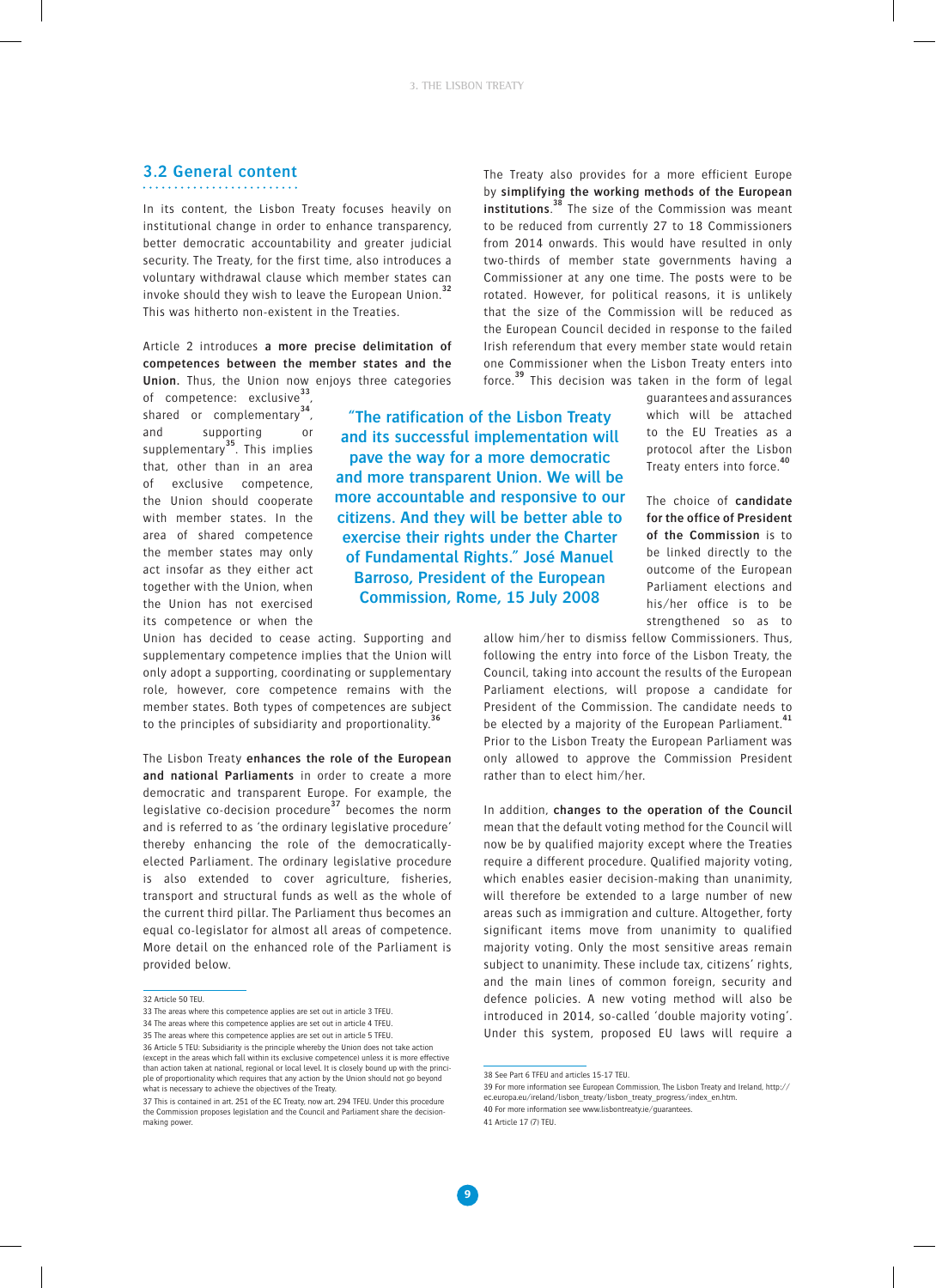majority not only of the EU's member countries (55 %) but also of the EU population (65 %) in order to be passed. This system is intended to reflect the legitimacy of the EU as a union of both peoples and nations. It is meant to make EU lawmaking both more transparent and more effective. However, it could also lead to a stalemate in the Council in important decision-making areas if no such majorities can be reached. Double majority voting will also be accompanied by a new mechanism enabling a small number of member state governments (close to a blocking minority) to demonstrate their opposition to a decision. Where this mechanism is used, the Council will be required to do everything in its power to reach a satisfactory solution between the two parties, within a reasonable time period. The reasonable time period is, however, not defined. Whether this system works in practice remains to be seen.

The Lisbon Treaty also creates the post of an **EU High Representative for Foreign Affairs and Security Policy** in order to ensure for consistency in dealings with third countries and to enhance the EU's presence on the world stage. The High Representative will have a dual role: representing the Council on common foreign and security policy matters thereby replacing the current six-month post occupied by the Minister of Foreign Affairs for the country holding the rotating EU Presidency; and also being Commissioner for external relations. He/she will be supported in this role by the newly created 'European external action service' which is composed of officials from the Council, Commission and national diplomatic services. Common foreign and security initiatives are to be proposed either by the High Representative or the individual member states rather

than the Commission. The Council must decide by unanimity on the implementation of the proposals. This compromise seeks to strike a balance between member states' reluctance to transfer increased powers to the Commission and their recognition of the usefulness of a common European voice on world affairs.

Finally, the Lisbon Treaty introduces the **Charter of Fundamental Rights** into European primary law in the hope of creating a Europe of rights and values. It does so by amending article 6 of the Treaty on European Union to provide for recognition of the Charter. Article 6 therefore gives it the same legal value as the Treaties even though it is not incorporated into the Treaty as such. In contrast, therefore, to the Constitution, the Charter is given a separate legal existence. Indeed, the Charter was solemnly proclaimed and signed a day before the Lisbon Treaty. While this creates uncertainty as to the exact nature of the Charter vis-à-vis the Lisbon Treaty, it also allows it to be used as a more general reference for fundamental rights protection both in a European but also in an international context. The Charter is examined in more detail below.

#### **Overview: structure and main changes of the Lisbon Treaty**

| <b>LISBON</b>                                                                                                                                                                                                                              |                                                                                                                                                        | <b>CHARTER OF</b>                                                                                                                                                                                                                                                                     |
|--------------------------------------------------------------------------------------------------------------------------------------------------------------------------------------------------------------------------------------------|--------------------------------------------------------------------------------------------------------------------------------------------------------|---------------------------------------------------------------------------------------------------------------------------------------------------------------------------------------------------------------------------------------------------------------------------------------|
| TREATY                                                                                                                                                                                                                                     |                                                                                                                                                        | <b>FUNDAMENTAL RIGHTS</b>                                                                                                                                                                                                                                                             |
| Treaty on the Functioning of the Euro-<br>pean Union (TFEU)<br>The TFEU organises the functioning of<br>the Union and determines the areas of,<br>delimitation of, and arrangements for<br>exercising its competences (article 1<br>TFEU). | Treaty on the European Union (TEU)<br>The TEU establishes the European Union<br>and contains general provisions as to<br>the competences of the Union. | Contains 54 articles grouped into 7<br>chapters on dignity, freedoms, equality,<br>solidarity, citizens' rights, justice, and<br>general provisions.<br>The Charter applies to actions of the Eu-<br>ropean institutions but also to the mem-<br>ber states when implementing EC law. |

**Main Changes:** Defines the role of the institutions; Changes the second and third pillars of the Union; Aims to enhance participatory democracy; Defines the role of national parliaments and enhances the role of the European Parliament; Establishes a more precise delimitation of competences; Gives the European Union legal personality.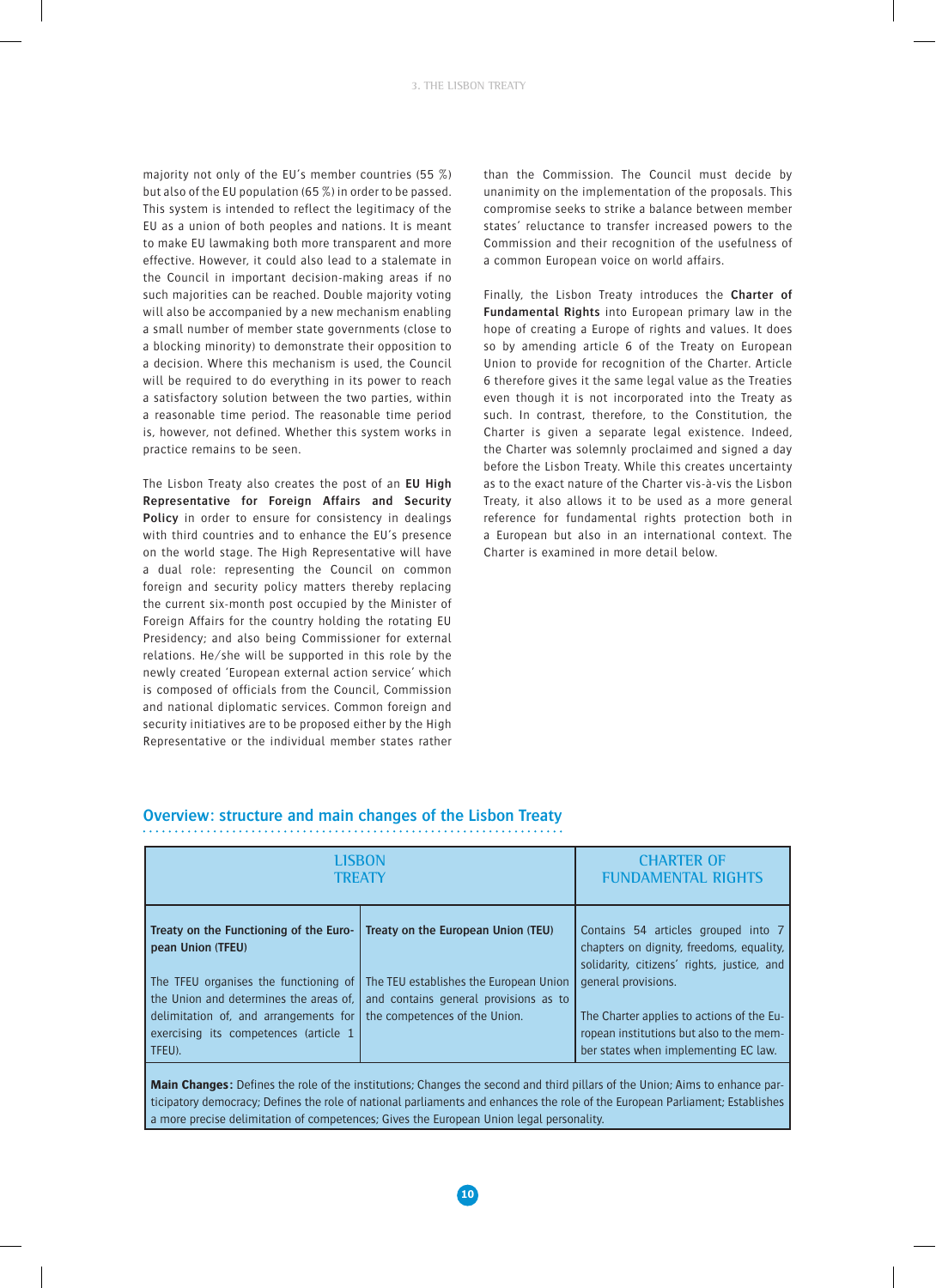# **4. The Lisbon Treaty's impact on fundamental rights and anti-racism policies**

#### **4.1 Values and rights**

In comparison to the existing Treaties, the Lisbon Treaty is much clearer on the values and objectives which are said to characterise and underpin the framework of the Union. From the outset, the Preamble refers to the "universal values of the inviolable and inalienable rights of the human person, freedom, democracy, equality and the rule of law" and "the rights of each individual". The Preamble also confirms the Union's attachment to "the

principles of liberty, democracy and respect for human rights and fundamental freedoms and of the rule of law".

Article 2 TEU articulates the Union's values and is similarly clear on the need for respect for individuals and, indeed, certain groups. It provides that: "The Union is founded on the values of respect for human dignity, freedom, democracy, equality, the rule of law and respect for human rights, including

the rights of persons belonging to minorities. These values are common to the member states in a society in which pluralism, non-discrimination, tolerance, justice, solidarity and equality between women and men prevail."

The concept of 'minority rights' remains highly controversial within EU law and policy.**<sup>42</sup>** It has been, in particular, a contested aspect of human rights conditionality applied to candidate countries during the 1990s and 2000s.**<sup>43</sup>** Following the end of the Cold War, adherence to human rights standards was incorporated into accession agreements with candidate countries. Particularly the difficult situation within which the Roma, especially in the new member states of central and Eastern Europe, find themselves has drawn attention to the importance of the protection of minority rights at an EU level. The phrase 'rights of persons belonging

43 On that process, see C. Hillion, 'Enlargement of the European Union - The Discrepancy between Membership Obligations and Accession Conditions as Regards the Protection of Minorities', (2003-2004) 27 Fordham International Law Journal 716.

to minorities' is a phrase drawn from international law on minority rights. It was first inserted into the failed Constitutional Treaty as in particular the new member states were eager to see the formal constitutional inclusion in the Constitutional Treaty of norms against which they have been held to account, in particular by the European Commission, during the course of the accession process.**<sup>44</sup>** The drafters of the Lisbon Treaty recognised the importance of such an over-arching protection and adopted the wording of the Constitution.

**"The Union is founded on the values of respect for human dignity, freedom, democracy, equality, the rule of law and respect for human rights, including the rights of persons belonging to minorities. These values are common to the member states in a society in which pluralism, non-discrimination, tolerance, justice, solidarity and equality between men and women prevail."**

These principles are therefore not just rhetorical. Equality and non-discrimination principles appear prominently and repeatedly in the Treaty's core provisions. However, in most issues of detail, especially in relation to the possibilities for adopting policies and legal measures in areas of non-discrimination

and equality, as indeed in relation to other areas of social policy, the Lisbon Treaty does not introduce any new mechanisms and largely preserves the status quo established in the existing Treaties. The text often lacks precision on the scope of the rights granted and fails to mention means of implementation. As a single European standard on fundamental rights protection is often lacking, the formulation of advocacy strategies on the basis of the rights contained in the Lisbon Treaty is difficult. While the Treaty offers some ways forward towards securing anti-discrimination measures, it does not radically alter the European landscape for NGOs working in the field of anti-racism and nondiscrimination.

#### **4.2 Mainstreaming**

Article 8 TFEU replicates article 3 TEC on gender equality mainstreaming and provides that "the Union shall aim to eliminate inequalities, and to promote equality,

<sup>42</sup> G. Schwellnus and A. Wiener, 'Contested Norms in the Process of EU Enlargement: Non-discrimination and minority rights', Constitutionalism Web-Papers, ConWEB, No. 2/2004.

<sup>44</sup> J. Shaw, The EU Constitution and Racism: New Legal Tools, ENAR 2005.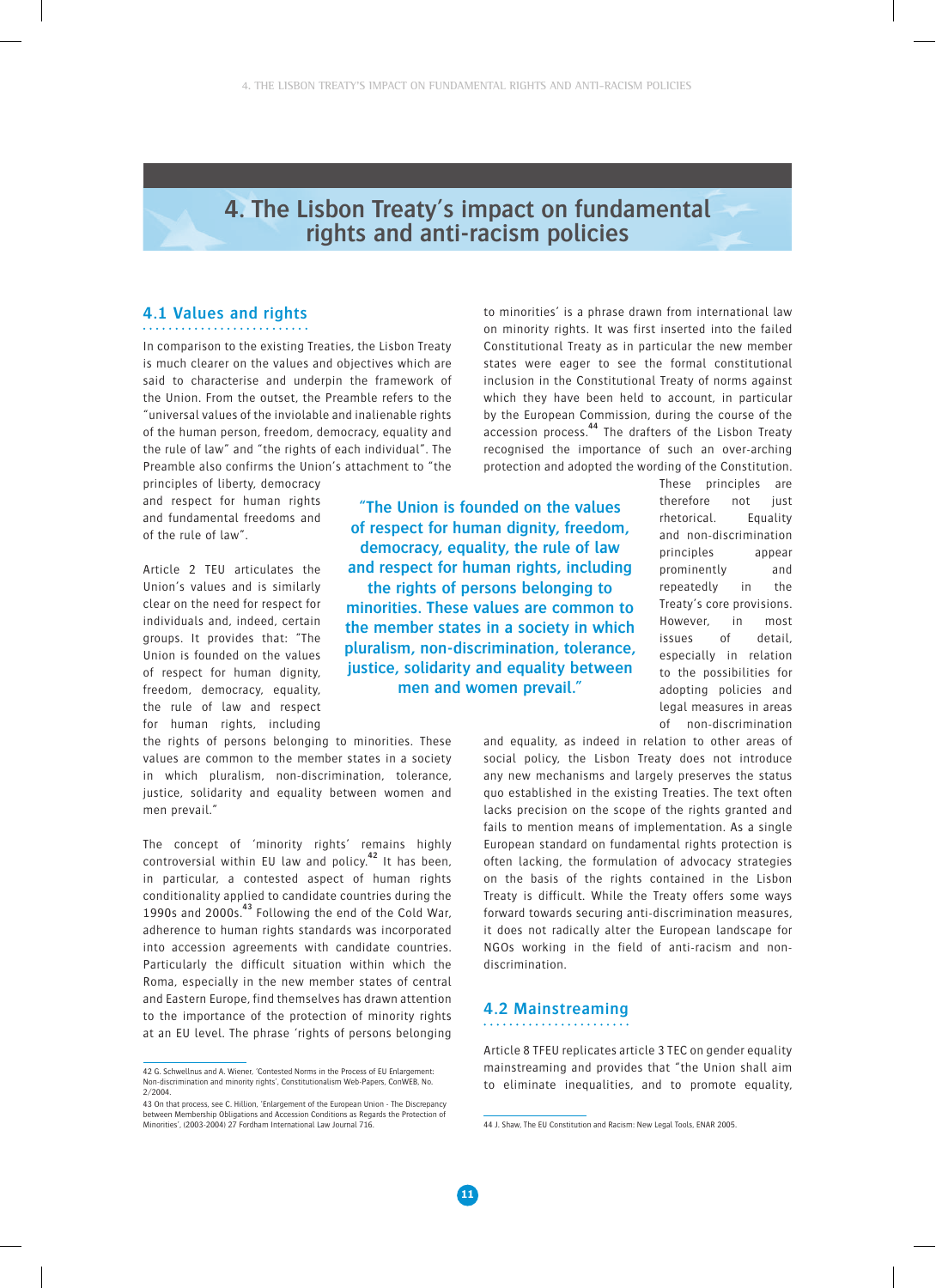**"In defining and implementing policies and activities (…), the Union shall aim to combat discrimination based on sex, racial or ethnic origin, religion or belief, disability, age or sexual orientation."**

between women and men". 'Mainstreaming' equality is an idea which, according to Christopher McCrudden, is "the principle that equality be seen as an integral part of all public policy-making and implementation, rather than something separated off in a policy or institutional ghetto."**<sup>45</sup>** In other words, all policy fields must take account of the core principle of equality.

While there was disappointment amongst NGOs campaigning on equality issues that the Lisbon Treaty did not alter the nature of the legal basis for the adoption of harmonisation measures in the field of anti-discrimination so that the ordinary legislative procedure and qualified majority voting would apply,

in some respects this failure is offset by the inclusion of an equality mainstreaming clause which refers to each of the six grounds familiar from Article 13 TEC. Article 10 TFEU provides that: "In defining and implementing the policies and activities referred to in this Part, the Union shall aim to combat

discrimination based on sex, racial or ethnic origin, religion or belief, disability, age or sexual orientation." This is an important step forward for the European Union. The provision was first introduced in the Constitutional Treaty and has been kept by the Lisbon Treaty. Article 10 TFEU clearly adds weight to the existing Commission practices in relation to the mainstreaming of antiracism. The mainstreaming of anti-racism has been said to be an important element of Union policy since the publication of the Commission's 1998 Action Plan against Racism,**<sup>46</sup>** which lists many areas where the fight against racism should be incorporated into policy considerations, including employment strategy and external relations. In theory, this already amounts to a substantial commitment to a policy of mainstreaming anti-racism.

Yet in practice, there has been little solid action to position the fight against racism at the forefront of the full range of the Union's policy concerns, as required by the very nature of mainstreaming, whereby anti-racism concerns should not be confined merely to some policy areas whereas others remain untouched.**<sup>47</sup>** The late 1990s were an important era for intensive policy-making in the anti-racism sphere. In contrast, the 2000s appear to have been the era in which anti-racism policy-making has been watered down**<sup>48</sup>**, even though the decade began with the adoption of the Race Equality Directive which requires member states to make substantial amendments to national legislation and the adoption of the Action Programme which enables the Commission to proactively promote equality-focused activities. The loss of focus appears to have been signalled by the European Council initiative in December 2003 to replace the European Union Monitoring Centre on racism and xenophobia with a Fundamental Rights Agency.**<sup>49</sup>** The EUMC was very concerned that its transformation should not detract from "the urgent fight against racism".**<sup>50</sup>** The Commission itself admits that transforming the EUMC into a Fundamental Rights Agency raises 'delicate

questions'**<sup>51</sup>** as the agency has a much wider remit than the EUMC. The only area of anti-racist work which has received specific high level political attention has been the particularly hostile social and economic conditions in which the Roma, especially in the new member states of central and Eastern Europe, find themselves. Consequently, the

incorporation of equality mainstreaming, including the mainstreaming of anti-racism, in the Lisbon Treaty, represents a significant strengthening of the existing legal basis for current practices and for policy-making. As mainstreaming equality in European law and policy has already been the subject of detailed analysis in an ENAR publication it will not be treated in any more detail at this stage.**<sup>52</sup>**

# **4.3 Citizenship and non-discrimination**

In terms of citizenship, the Treaty first hopes to increase the level of participatory democracy in the EU by reiterating citizens' rights as agreed under the Treaty of Maastricht.**<sup>53</sup>** The Treaty on the European Union ('Maastricht Treaty') created the concept of European citizenship which is held by every person who is a national of a member state. Citizenship of the Union therefore complements national citizenship but does not replace it. Citizenship rights include the right to move and reside freely in the Union; the right to vote and stand as a candidate for European and local

<sup>45</sup> C. McCrudden, 'Equality', in C.J. Harvey, Human Rights, Equality and Democratic Renewal in Northern Ireland, Oxford: Hart Publishing, 2001, 75. 46 COM(1998) 183, 25 March 1998.

<sup>47</sup> J. Shaw, Mainstreaming Equality in European Union Law and Policy-making, ENAR Publication, 2004.

<sup>48</sup> J. Shaw, Mainstreaming Equality in European Union Law and Policy-making, ENAR Publication, 2004.

<sup>49</sup> J. Shaw, Mainstreaming Equality in European Union Law and Policy-making, ENAR Publication, 2004.

<sup>50</sup> EUMC Media Release, 15 March 2004, Issue: 194-03-04-03-01-EN, 'Future EU human rights agency must not detract from urgent fight against racism, says EUMC'. 51 The Fundamental Rights Agency: Public consultation document, SEC(2004) 1281, Brus-

sels, 25 October 2004, COM(2004) 693, p3. 52 J. Shaw, Mainstreaming Equality in European Union Law and Policy-making, ENAR

Publication, 2004. 53 Articles 20-25 TFEU.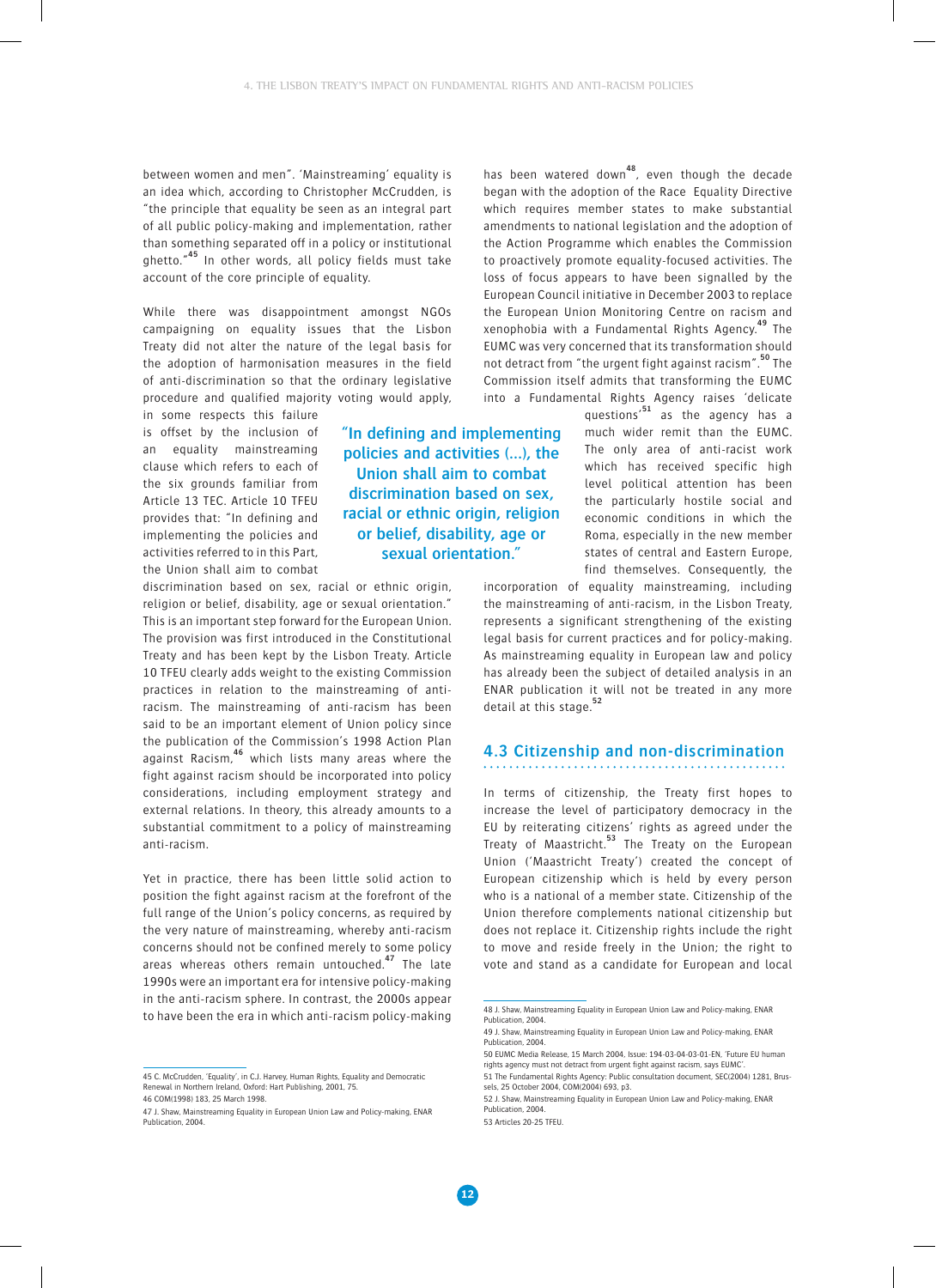elections in the host country; and the right to protection by the diplomatic or consular authorities of a member state other than the citizen's member state of origin on the territory of a third country in which the state of origin is not represented.

Like the EC Treaty, the Lisbon Treaty reserves the privileges of citizenship of the Union to the nationals of EU member states alone. Part two of the TFEU provides for non-discrimination and citizens' rights. Articles 18-25 set out comprehensive protection against non-discrimination and provide for over-arching rights applicable to European citizens. Thus, article 18 prohibits discrimination on grounds of nationality and allows the Council and Parliament to act by qualified majority voting when adopting rules designed to prohibit such discrimination. However, it should be noted that the prohibition against discrimination on grounds of nationality applies only to EU nationals, and not third country nationals. Articles 18-25 TFEU are not new and the provisions are a mere reiteration of articles 12 and 13, and 17-22 of the TEC. The Treaty of Lisbon does, however, place these provisions on nondiscrimination within a context of increased rights for European citizens and thus strengthens the already existing protection from discrimination through the adoption of the Charter of Fundamental Rights.

Article 19 provides a legal basis for the Council, acting unanimously, to take action to combat discrimination based on sex, racial or ethnic origin, religion or belief, disability, age or sexual orientation. Article 19 TFEU does not therefore directly prohibit discrimination on the basis of sex, racial or ethnic origin, religion or belief, disability, age or sexual orientation. Instead, it enables the Council to adopt measures to combat such discrimination. However, the ECJ has potentially widened the scope of the article in its Mangold judgment.**<sup>54</sup>** In Mangold, a 52-year old employee did not benefit from the protection under Directive 2000/78 establishing a general framework for equal treatment in employment and occupation because he was alleged to be too old. When asked by the German Labour Court whether there could be discrimination on the grounds of age in this case, the ECJ ruled that: "The principle of non-discrimination on grounds of age must be regarded as a general principle of Community law. […]"**<sup>55</sup>**

This therefore has the potential to considerably widen the scope of article 19 TFEU as it seems to indicate the recognition of a general principle of equal treatment. If that is the case then article 19 must be seen as giving rise to a protection against discrimination in itself rather

than just a mechanism to adopt measures to prevent such discrimination. This would give individuals a very broad right to equal treatment enshrined in the Treaty. However, there have already been "adverse reactions to the Mangold case" which "may induce the ECJ to return to a more conservative approach"**<sup>56</sup>** which would deny the existence of a general principle of equal treatment. This has already been demonstrated in recent opinions of the Advocates General.**<sup>57</sup>**

The Treaty does not contain any specific protection for third country nationals. Merely article 67 TFEU requires the Union to frame a common policy on asylum, immigration and external border control which is 'fair towards third-country nationals' but no meaning is given to the provision.

#### **4.4 Participatory democracy**

It is not only representative democracy which will be strengthened by the text of the Lisbon Treaty. The explicit adoption of the principle of participatory democracy is an extremely important innovation in the Lisbon Treaty from the perspective of advocacy groups working in the field of racism and xenophobia. Thus, article 15 TFEU requires the Union to ensure the promotion of good governance and the participation of civil society in its work. Article 11 TEU states:

1. The institutions shall, by appropriate means, give citizens and representative associations the opportunity to make known and publicly exchange their views in all areas of Union action.

2. The institutions shall maintain an open, transparent and regular dialogue with representative associations and civil society.

3. The European Commission shall carry out broad consultations with parties concerned in order to ensure that the Union's actions are coherent and transparent.

According to Shaw, "a conservative interpretation of the first three paragraphs might suggest that this merely codifies current practice, where the Commission is already quite open to consultations with civil society. It is often the case that new innovations in the Treaty texts merely reflect existing practices."**<sup>58</sup>** She goes on to argue that "a more radical interpretation would

<sup>54</sup> Case C-144/04 Mangold v Rüdiger Helm (2005) ECR I-9981.

<sup>55</sup> Case C-144/04 Mangold v Rüdiger Helm (2005) ECR I-9981 at para 75-76.

<sup>56</sup> P. Craig & G. de Búrca, EU Law: Text, Cases and Materials, 4th ed., OUP, Oxford, 2008 at p. 412. 57 Mazák AG Case C-411/05 Palacios de la Villa v Cortefiel Servicios judgment of 15

February 2007 and Sharpston AG Case C-277/04 P Lindorfer v Council judgment of 30 November 2006.

<sup>58</sup> J. Shaw, The EU Constitution and Racism: New Legal Tools, ENAR 2005.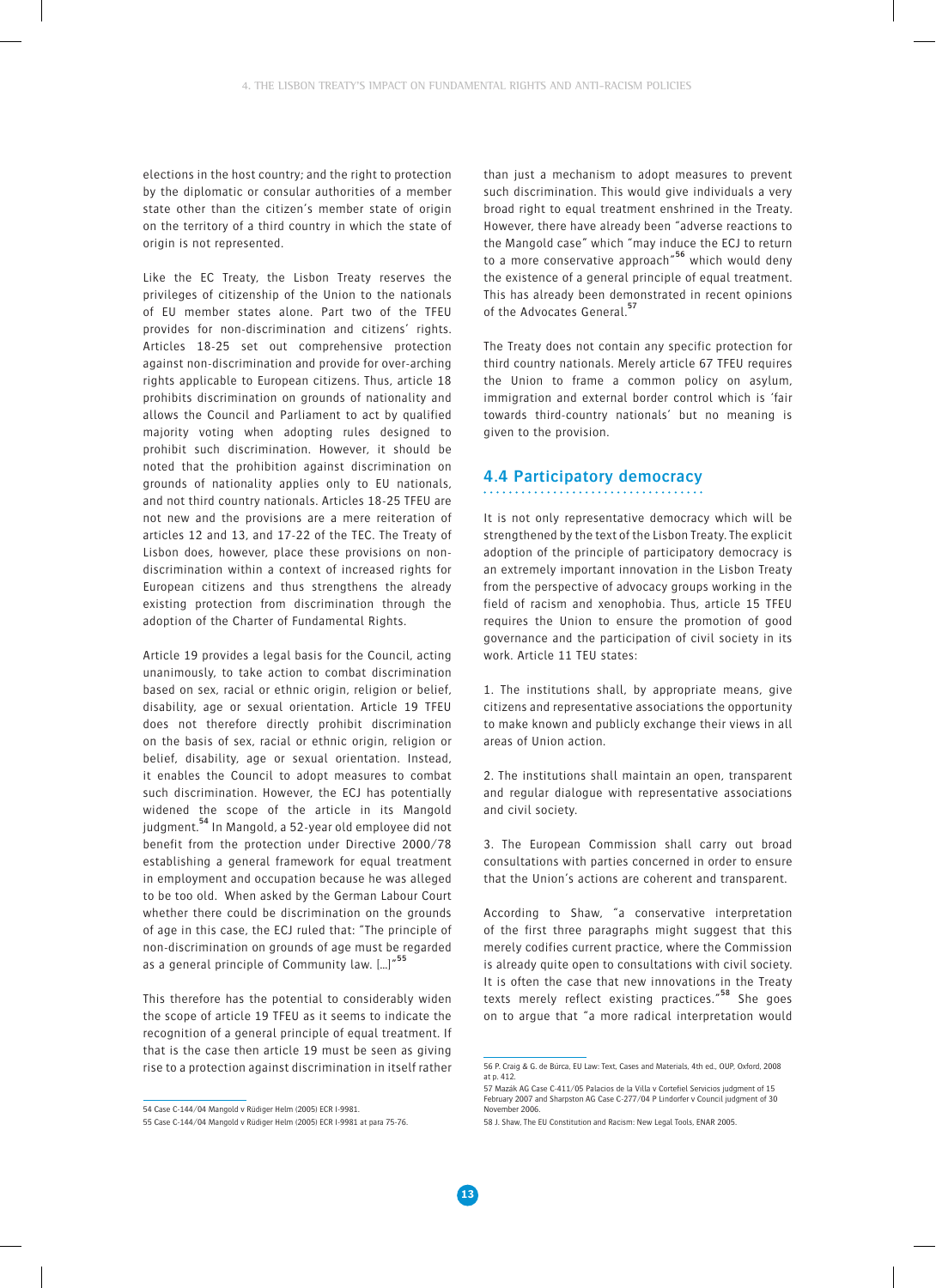not only emphasise that this principle applies to all the Union's institutions and bodies, but would develop links between this text and others, such as the rather restrictive rules on standing before the Court of Justice to bring actions to challenge measures adopted by the Union."**<sup>59</sup>** The provision may therefore have widereaching consequences for NGOs if it is properly used. One example in which an action might be generated could be if the Commission were to ignore inputs from civil society groups in relation to a measure.

Article 11 (4) TEU also adds a new measure which aims to enhance direct participatory democracy in the European Union: the right to propose a so-called 'citizens' initiative'**<sup>60</sup>** which enables citizens to require the Commission to initiate action in one of the areas of competence covered by the Treaty if at least one million

citizens from any number of EU countries put forward such a proposal. The details of the scheme will, however, not be finalised until the Treaty has come into effect. Nonetheless, should the

**"Article 79 TFEU requires the Union to develop a common immigration policy which ensures the fair treatment of third country nationals."**

scheme be successful, it may have the potential to give NGOs and citizens fighting racism and discrimination in the European Union a direct voice in the Union's legislative process. It should however also be noted that the initiative may provide anti-EU, discriminatory, and xenophobic organisations with a voice as the initiative is to be open to all. NGOs combating discrimination, racism and xenophobia in the EU must therefore be vigilant following the introduction of the citizens' initiative.

## **4.5 Justice and Home Affairs, including migration**

The Treaty of Amsterdam already marked a significant breakthrough for the European Union in the area of police and judicial cooperation in criminal matters. Article 29 TEU made specific reference to the prevention and combating of racism and xenophobia as an objective defined by reference to the area of freedom, security and justice. Copying article 29 TEU, article 67 TFEU confirms that "the Union shall endeavour to ensure a high level of security through measures to prevent and combat crime, racism and xenophobia." However, there is no further reference to the prevention of racist and xenophobic crime and any reference to such crimes is omitted from the explicit list of areas of 'particularly serious crime with a cross-border dimension', contained in article 83 TFEU to which qualified majority voting applies. Arguably, the fight against racism and xenophobia could be said to be an area where "the approximation of the criminal laws and regulations of the member states proves essential to ensure the effective implementation of a Union policy in an area which has been subject to harmonisation measures<sup>"61</sup>. In this case the ordinary or special legislative procedure could be used in order to adopt directives laying down minimum rules with regard to the definition and sanctions applicable to the crimes concerned. However, this is not clear and, consequently, it remains to be seen whether the Lisbon Treaty makes progress in relation to the treatment of racist and xenophobic crime.

With the entry into force of the Amsterdam Treaty, member states also committed to working together to

> develop a common immigration and asylum policy, and since then efforts have been underway to formulate common EU rules. Most recently, in June 2008, the European Commission published a Communication on a common

EU immigration policy and the EU member states, at the initiative of the French Presidency of the EU, adopted a "European Pact on immigration and asylum" in October 2008. The Commission also published in June 2009 a Communication entitled "An area of freedom, security and justice serving the citizens", which will serve as a basis for the future "Stockholm Programme" for justice and home affairs in the EU, due to be adopted by EU Heads of State and government at the end of 2009. There have also been a number of initiatives in the area of integration which have been taken at EU level. For example, in October 2002, the Commission set up the network of national contact points on integration to facilitate exchange of information and best practice among EU member states. However, migration and integration policies remain the subject of debate across the European Union.

In terms of migration, the Lisbon Treaty reduces national veto power on immigration and asylum policies. Qualified majority voting had already been applicable to a majority of the rights contained in Title IV TEC on Visa, Asylum, and Immigration, however, it had been excluded from immigration. Article 79 TFEU requires the Union to develop a common immigration policy which ensures the fair treatment of third country nationals.**<sup>62</sup>** Qualified majority voting shall apply whenever legislative measures are adopted. This

<sup>59</sup> J. Shaw, The EU Constitution and Racism: New Legal Tools, ENAR 2005. 60 Article 11 TEU and article 24 TFEU.

<sup>61</sup> Article 83 (2) TFEU.

<sup>62</sup> For more detailed information see Background Paper toENAR Policy Seminar, Framing a Positive Approach to Migration, 6-7 November 2008.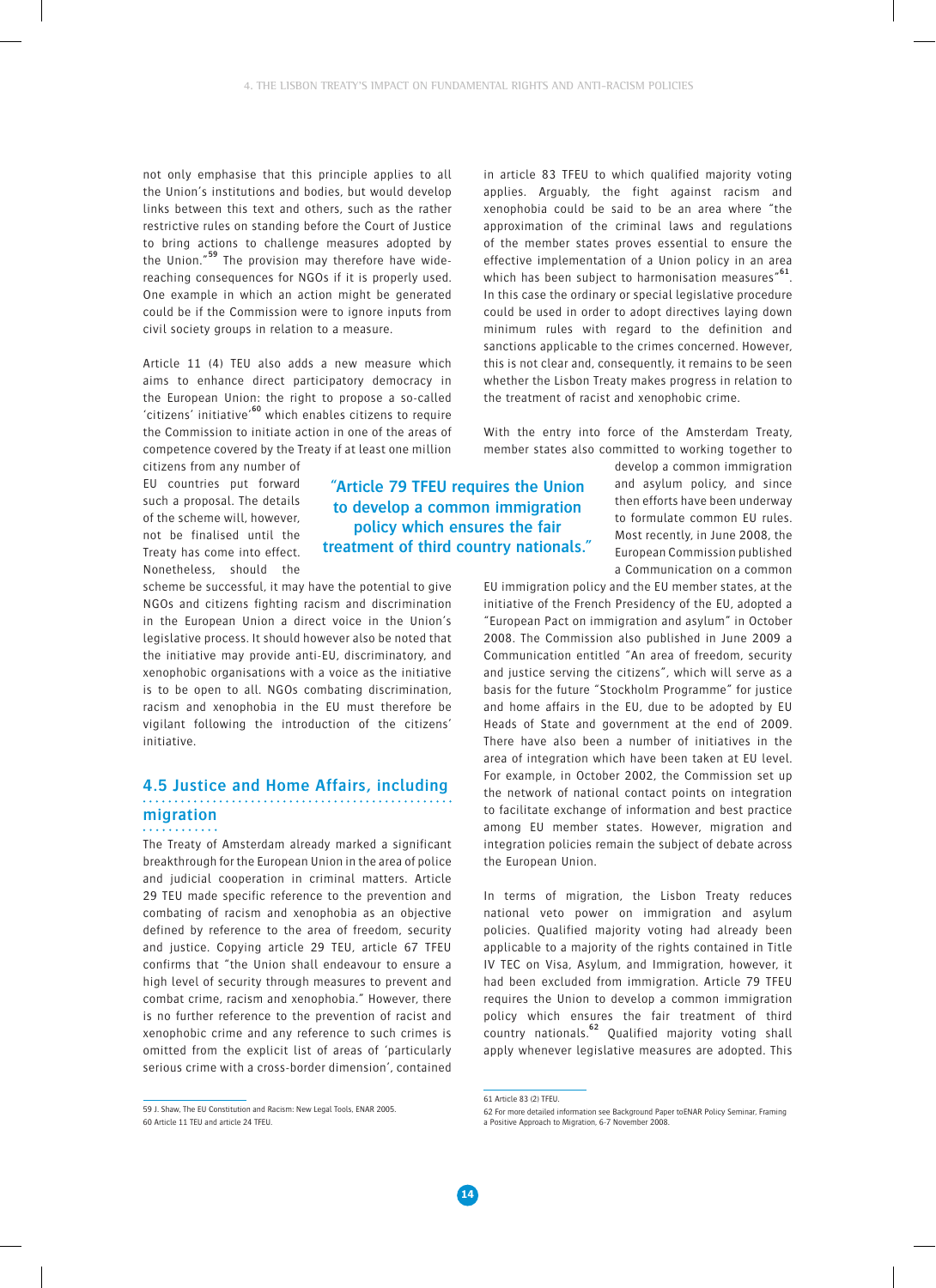is a positive development as it has the potential to encourage equal treatment of third country nationals. It makes it easier for the Union to adopt measures on a common immigration policy and paves the way for more flexibility as well as for more effective and democratic decision-making. Particularly article 79(4) TFEU may be significant as it enables the Parliament and Council to provide incentives and support for the action of member states with a view to promoting the integration of third country nationals. However, article 79(5) TFEU still gives member states the right "to determine volumes of admission of third-country nationals coming from third countries to their territory." This undermines the positive development for anti-racism work contained in the rest of article 79 TFEU as it potentially allows member states to discriminate at the stage of selection of third country nationals.

#### **4.6 Institutional change**

The Lisbon Treaty enhances the role played by national and European parliaments in order to provide for democratic legitimacy and representative democracy within the European Union. The Treaty of Lisbon gives the European Parliament a greater say over legislation by introducing the co-decision procedure as the norm as mentioned above. This is particularly significant as it opens the way for more democratic and transparent decision-making in the European Union. This development is also important for NGOs as it gives them the potential to play a greater role in the legislative process by lobbying Members of the

European Parliament who now have a greater say over

National parliaments have, thus far, not had a formalised role in the European decision making process. The extent of their involvement has always depended on the individual member states. The Lisbon Treaty alters this by increasing and formalising the role of national parliaments in the legislative process. A new clause sets out the rights and duties of the national parliaments within the EU.**<sup>63</sup>** It deals with their right to information, the way they monitor subsidiarity, mechanisms for evaluating policy in the field of freedom, security and justice, and procedures for reforming the treaties. Most importantly, the clause gives national parliaments the power to enforce the principle of subsidiarity<sup>64</sup>. Thus, EU legislation will be subject to scrutiny by national parliaments prior to its adoption. National parliaments can challenge EU legislation at this stage if it does not

legislation.

conform to the principle of subsidiarity. Should one-third of national parliaments object to proposed legislation, it is given a so-called 'yellow card'**<sup>65</sup>** and is sent back to the Commission for review. An 'orange card'**<sup>66</sup>** refers to the scenario where a majority of national parliaments oppose a Commission proposal in which case, if they are able to secure the support of the Council and the Parliament, the Commission proposal is abandoned. This provides NGOs working at a national level with an opportunity to influence EU law-making through their national members of parliament.

Second, the Treaty expands the jurisdiction of the European Court of Justice and enhances access to the Court. Following the entry into force of the Lisbon Treaty the European Court of Justice will have jurisdiction to hear cases on all matters that fall within Union competence with the express exception of the common foreign and security policy**<sup>67</sup>**. However, under article 275 TFEU, the Court does have limited competence to monitor compliance with the common foreign and security policy as set out in the Treaties.

It will also be easier for individuals to challenge an act of the European institutions such as a Directive or Regulation directly in the European Court of First Instance**<sup>68</sup>**. Previously, under article 230 TEC, individuals were allowed to challenge an act of the European institutions in the Court of First Instance only if they could show that the act was of 'direct and individual concern' to them, a hurdle which caused many applicants to fail. In practice, therefore, individuals were virtually never allowed access to the European Court of First Instance. This was due to the strict interpretation of the Treaty provision by the Court**<sup>69</sup>** which makes it very difficult for individuals to challenge an act of the European institutions which they think may be contrary to EU law. Instead, the Court was of the opinion that individuals wishing to challenge an act of the European institutions should do so by asking a national court to make a reference to the ECJ for a preliminary ruling. The Court did not want to encourage individuals to bypass national courts. However, this posed problems whenever individuals, for various reasons, could not go to a national court. Not allowing individuals to access the Court of First Instance had the potential to deprive individuals of their fundamental right to judicial protection. The Treaty of Lisbon changes the phrasing of article 230 TEC with a view to easing the requirements

<sup>63</sup> Article 48 TEU.

<sup>64</sup> The principle of subsidiarity is defined in Article 5EC. It requires the Union not to take action (except in the areas which fall within its exclusive competence) unless it is more effective than action taken at national, regional or local level.

<sup>65</sup> The Law Society of England and Wales, A guide to the Treaty of Lisbon, January 2008. 66 The Law Society of England and Wales, A guide to the Treaty of Lisbon, January 2008. 67 Article 275 TFEU.

<sup>68</sup> This is an independent European Union Court of first instance which is attached to the European Court of Justice. Appeals can be brought from the Court of First Instance to the European Court of Justice.

<sup>69</sup> See C-50/00 Unión de Pequeños Agricultores v. Council [2002] ECR I-6677 and T-177/01 Jégo-Quéré v. Commission [2002] ECR II-2365.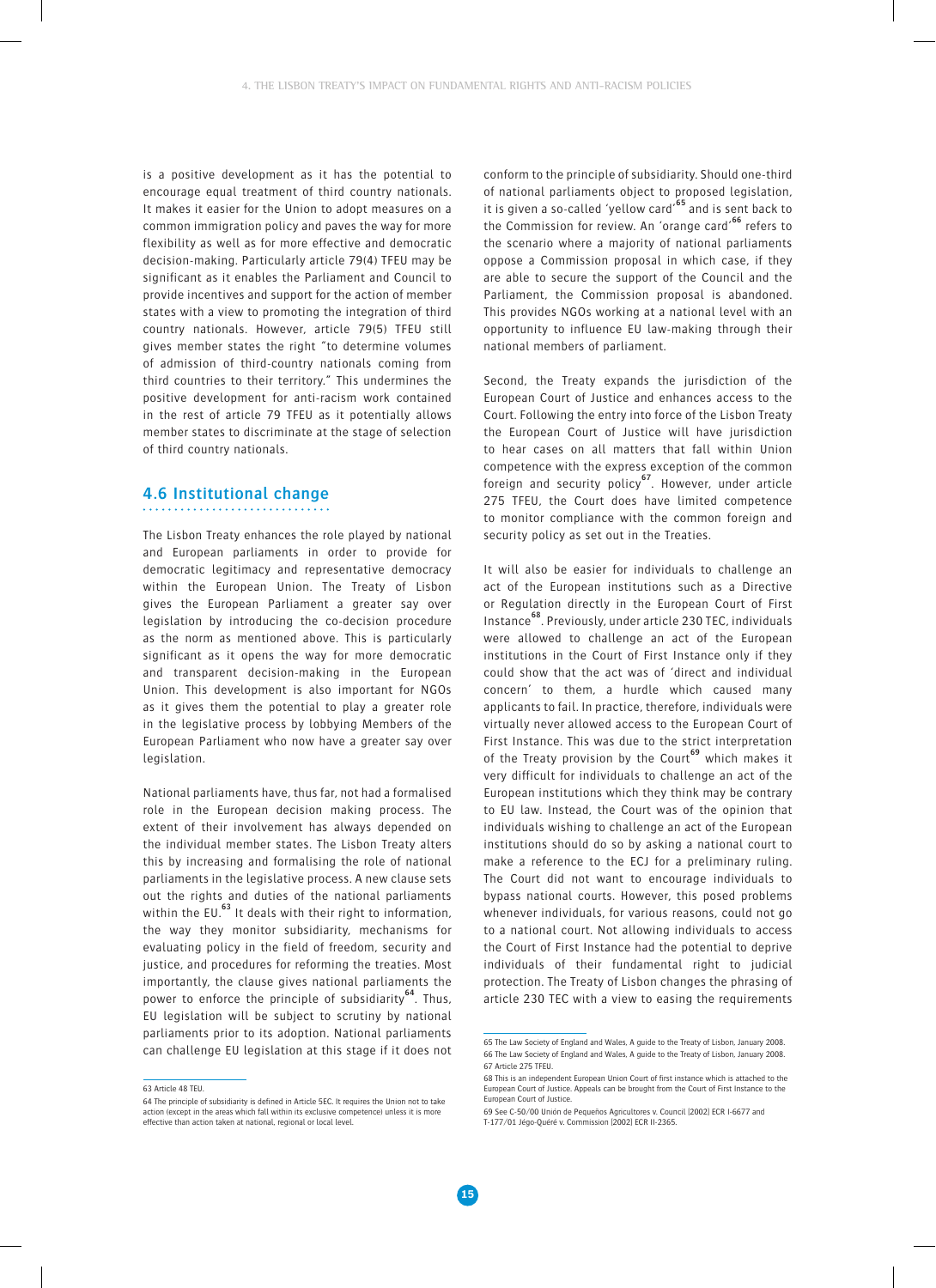that individuals need to fulfil to gain access to the Court of First Instance. In the future, individuals will only have to show 'direct concern' which means that they have only to show that the measure that they are trying to challenge produces direct legal effects on them. There is no requirement of showing 'individual concern'. It is hoped that by deleting the requirement of individual concern, the Treaty will provide for effective judicial protection of individuals' rights at the EU level. However, it remains to be seen how loosely the Court will interpret this provision. In any case, it could be used by individuals and NGOs wishing to challenge the validity of European acts such as Directives and Regulations which are adverse to anti-racism and nondiscrimination.

#### **4.7 Accession to the ECHR**

The Treaty of Lisbon gives the European Union legal personality thereby establishing it as an actor on the global stage.**<sup>70</sup>** Separate legal personality of the Union could have far reaching implications as it paves the way for the European Union to sign up to the European Convention on Human Rights should it wish to do so.**<sup>71</sup>** The European Convention on Human Rights (ECHR) was adopted in 1950 by the Council of Europe**<sup>72</sup>**. It consists of eighteen articles and a number of protocols which aim to protect human rights and fundamental freedoms in Europe. The specific legal basis for accession of the EU to the ECHR is important, given that the Court of Justice concluded in its Opinion on Accession of the European Community to the ECHR that this was not possible under the article 308 TEC residual legal basis or any other provision of the EC Treaty as it stands.**<sup>73</sup>** Accession to the ECHR will require the Union first to join the Council of Europe, and that organisation's own legal instruments will need to be changed to permit another international organisation to come into membership. Accession however has the potential to increase the level of fundamental rights protection in the European Union and to make the EU and its institutions accountable to the European Court of Human Rights on matters arising under the European Convention on Human Rights. So far, article 6 TEU recognises that: "Fundamental rights, as guaranteed by the European Convention for the Protection of Human Rights and Fundamental Freedoms and as they result from the constitutional traditions common to the member states, shall constitute general principles of the Union's law."

However, the Convention is not a source of EU law and the European Court does not rely directly on it in its judgments. Nonetheless, the European Convention on Human Rights and the case law of the European Court of Human Rights are often referred to by the ECJ in its judgments. Should the EU accede, the ECJ would be able to directly apply the Convention as part of EU law. It should be noted, however, that the Treaty and its Protocols do not provide for an extension of competences of the EU just by virtue of it joining the European Convention on Human Rights.**<sup>74</sup>** Moreover, should the EU join the Convention, provision will be made for preserving the specific characteristics of the EU and EU law.

#### **4.8 Summary**

The Lisbon Treaty introduces a number of institutional and legal changes in order to provide for more transparency, flexibility and democratic accountability. In doing so, the Treaty is much clearer on the values and objectives which underpin the framework of the EU. The principles of equality and non-discrimination feature prominently and repeatedly in the Treaty's core provisions but the Treaty fails, for the most part, to create new mechanisms for implementation of these principles. One exception is in the area of civil society for which the Treaty creates new ways of ensuring for increased representative and participatory democracy. Coupled with changes to the rules governing access to the European courts, this has the potential to give NGOs a platform from which to combat racism and xenophobia in the European Union. However, much of such a strategy's success will depend on the interpretation by the Court. Changes in the sphere of immigration and in the prevention of racist and xenophobic crime are also positive developments which should be applauded. However, third country nationals are still the subject of less protection from discrimination than EU citizens. Overall, the Lisbon Treaty does increase protection against racism and discrimination in the EU, however, it falls short of providing for a complete protection of fundamental rights in the EU especially as the mechanisms for implementation have not been greatly increased.

73 Opinion 2/94 [1996] ECR I-1759.

74 Article 6 TEU.

<sup>70</sup> Article 47 TEU.

<sup>71</sup> Article 6 TEU.

<sup>72</sup> The Council of Europe was established in 1949 to foster human rights, democratic development, the rule of law and cultural co-operation in Europe. 47 States, including all member states of the European Union, are members.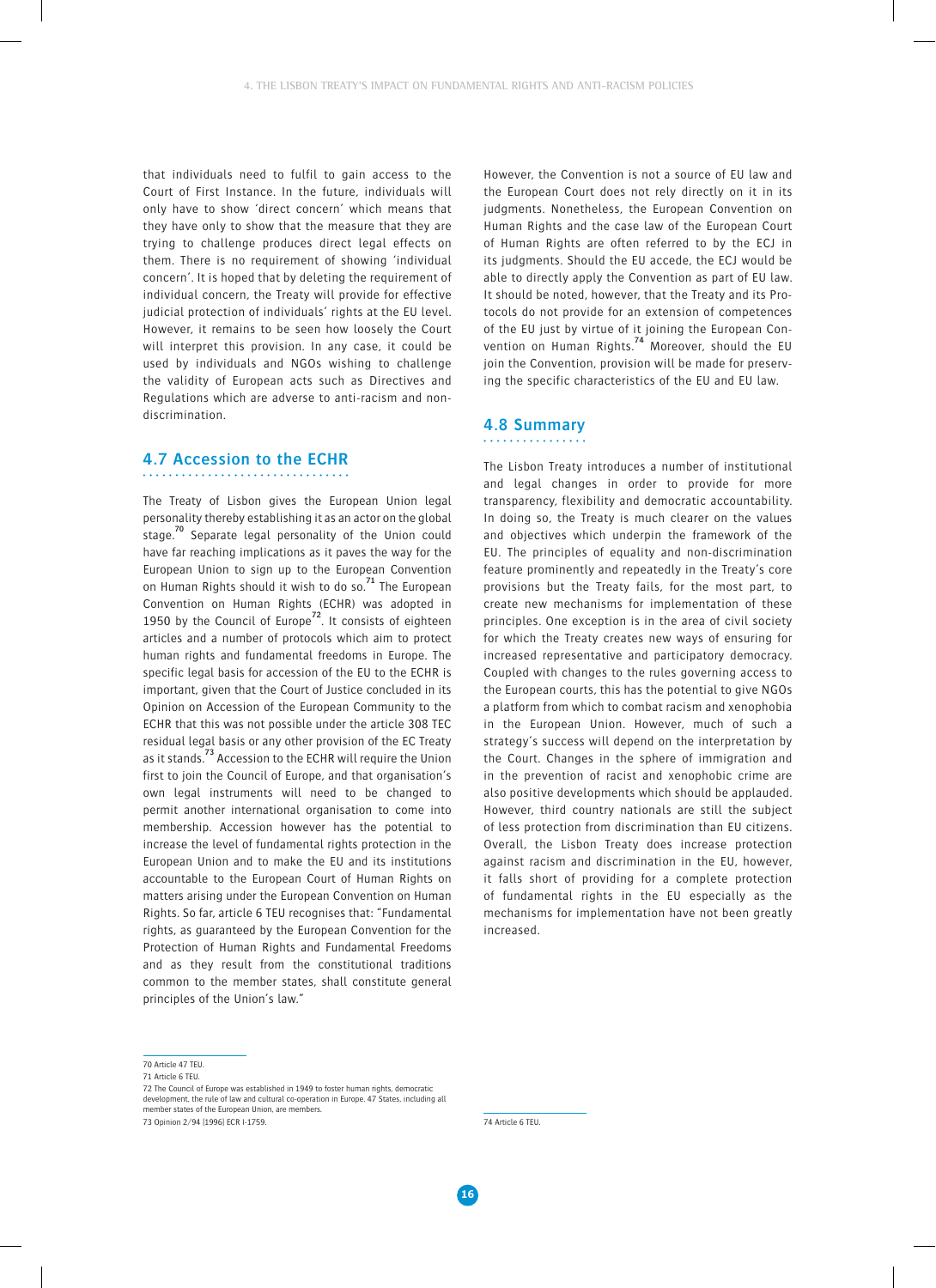



Signature of the EU Charter of Fundamental Rights, December 2000 - © European Parliament

The Charter was first proclaimed in 2000 in Nice and was then incorporated into the failed Constitutional Treaty. Sparked by the 50th anniversary of the United Nations' 1948 Universal Declaration of Human Rights, a debate began regarding the need for a catalogue of fundamental rights in the European Union. In an effort to increase the visibility of fundamental rights in the European Union through consolidation in a comprehensive document, the process leading to the development and adoption of the Charter was launched.**<sup>75</sup>** The Charter's provisions have been influenced primarily by the European Convention on Human Rights but also by the EU Treaty, European Court of Justice case law, and the constitutional traditions of the member states. The Charter is contained in a separate document from the Lisbon Treaty but remains an instrument of soft law until the Lisbon Treaty enters into force. The Lisbon Treaty will give the Charter binding legal effect by the insertion of an amendment into article 6 which results in it having the same legal value as the Treaties. Despite this absence of legal effect so far, the European Court of Justice has referred to the Charter's provisions in an ever-growing number of cases.**<sup>76</sup>** It therefore remains to be discussed whether the Charter will add any value to fundamental rights protection and the fight against of racism and discrimination in the European Union.

#### **5.1 General overview**

The purpose of the Charter is set out in its preamble: "It is necessary to strengthen the protection of fundamental rights in the light of changes in society, social progress and scientific and technological developments by making those rights more visible in a Charter." While the Charter does not extend the competences of the European Union, it for the first time sets out all existing rights from which persons residing in the EU can benefit in one document. While it does not purport to create new rights, the "fact that [the rights in the Charter] will have the same legal value as the EU treaties is significant because it will allow them to be recognised or interpreted in new ways that could bring positive benefits to individuals."**<sup>77</sup>** It therefore has important implications for the fight against racism, discrimination and inequalities in the European Union.

The Charter contains 54 articles which provide for a wide range of rights that are grouped into seven chapters: dignity, freedoms, equality, solidarity, citizens' rights, justice, and general provisions. The rights are derived mainly from the European Convention on Human Rights but also from other international conventions to which the European Union or its member states are parties. The Charter covers traditional human rights, drawn from the European Convention on Human Rights, such as the right to life and the prohibition of torture. It also sets out social and economic rights such as the right to fair and just working conditions, and the right to family life. Finally, it covers 'newer' rights such as the right of access to information, and the protection of personal data. However, it does not create rights for the protection of minorities. These are solely contained in the Lisbon Treaty (see above). Article 52 of the Charter provides that the interpretation to be given to its rights should be the same as their meaning and scope under the European

<sup>75</sup> ENAR, Fact Sheet 30: The Charter of Fundamental Rights of the European Union & The European Commission's Impact Assessment Procedure, December 2006. 76 See, for example, Case C-540/03 European Parliament v Council judgment of 27 June 2006.

<sup>77</sup> The Law Society, A guide to the Treaty of Lisbon, January 2008 at p. 17.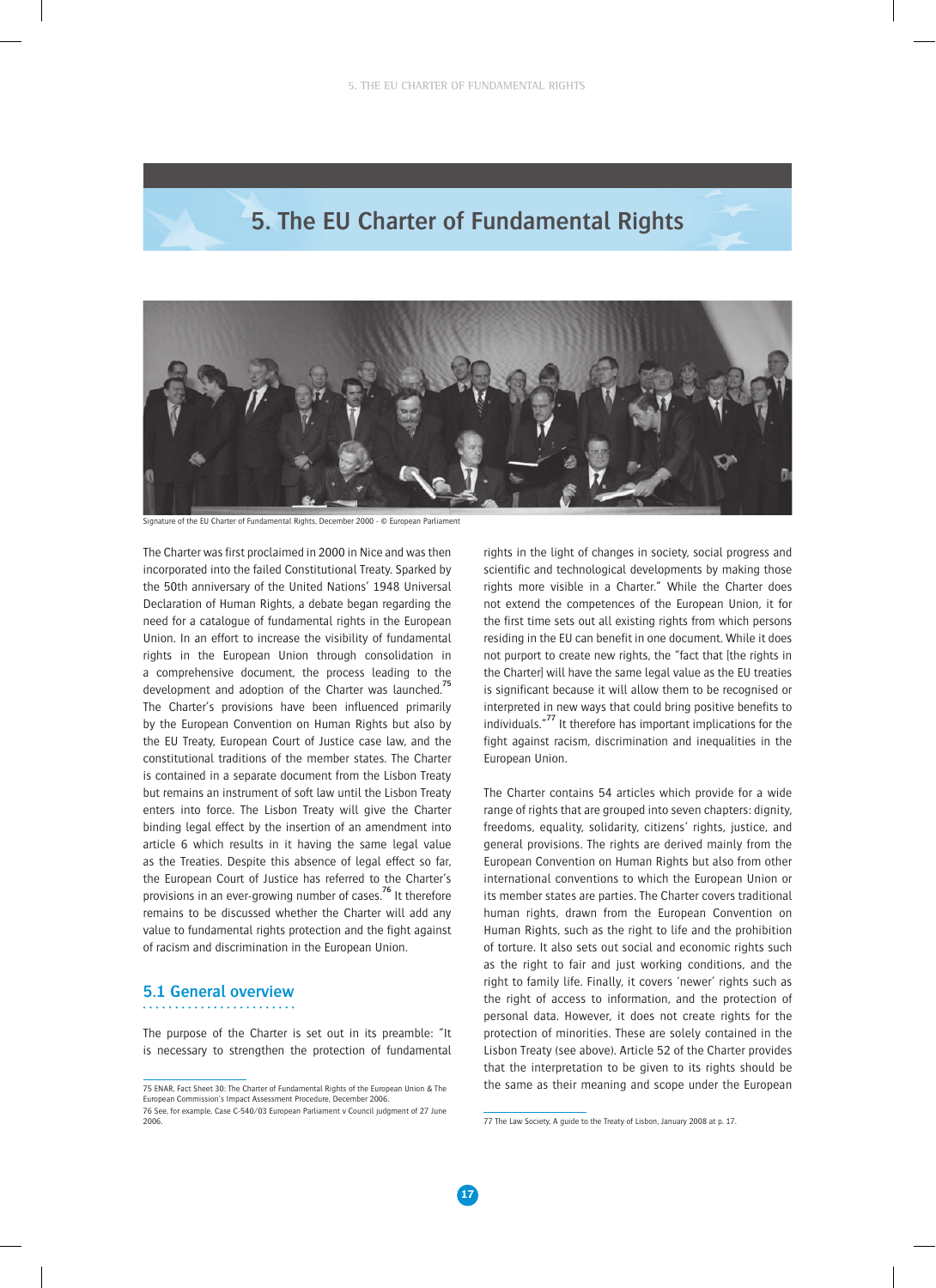Convention on Human Rights. One can, therefore, rely on the settled case law developed by the European Court of Human Rights under the Convention in order to interpret the rights contained in the Charter.**<sup>78</sup>**

The Charter applies to the actions of the European institutions but also to the member states when implementing EC law.**<sup>79</sup>** Article 51 provides that: "The provisions of this Charter are addressed to the institutions and bodies of the Union with due regard for the principle of subsidiarity and to the member states only when they are implementing Union law. They shall therefore respect the rights, observe the principles and promote the application thereof in accordance with their respective powers." The Explanations drawn up as a way of providing guidance in the interpretation of the Charter of Fundamental Rights, which were originally prepared for the Praesidium of the Charter Convention in 2000, also suggest that member states must respect fundamental rights when they act in the scope of Union law.**<sup>80</sup>** The European Court of Justice confirmed this in recent cases such as Omega**<sup>81</sup>**. In Omega, Germany claimed that it derogated from EC free movement rules in order to protect fundamental rights. Germany had restricted the marketing in Germany of laser games which simulated the killing of human beings on the basis that it violated the right to human dignity. The ECJ upheld Germany's claim by confirming that "both the Community and its member states are required to respect fundamental rights."**<sup>82</sup>**

Member states must therefore respect the fundamental rights set out in the Charter when applying and implementing provisions of EC law. Moreover, individuals may rely directly on the provisions of the Charter before the European Courts. This has led some member states to fear that their national systems of human rights protection was being threatened by the Charter. The UK and Poland have therefore secured a so-called 'opt-out'**<sup>83</sup>** from the Charter which provides that the Charter "does not extend the ability of the Court of Justice of the European Union, or any other court or tribunal of Poland or of the UK, to find that the laws, regulations or administrative provisions, practices or action of Poland or of the UK are inconsistent with the fundamental rights, freedoms and principles that it reaffirms."

Moreover, the opt-out guarantees that the Charter will not create any new justiciable rights, i.e. rights that can be relied upon in a court, in Poland or the UK. In the UK, there was a worry that the Charter would create new social rights. In particular, there was a fear that the Charter would threaten the UK's labour market flexibility and would overturn its more rigid laws governing unions.**<sup>84</sup>** In Poland, the opt-out was prompted by a dislike for the Charter's "supposed liberalism on moral issues"**<sup>85</sup>**such as abortion. Arguably, however, the Charter never intended to create new fundamental rights, such as a general right to strike, under national law as it applies only when governments are applying EC law. The implications of the opt-out are discussed in more detail below.

The provisions of the Charter go beyond those of the European Convention on Human Rights in that it is of a wider scope and expands on the right of access to the law. It codifies all the personal, civil, political, economic and social rights bestowed upon citizens of the European Union. In terms of non-discrimination, the Charter is progressive in scope and language in that it prohibits "any discrimination on any grounds such as sex, race, colour, ethnic or social origin, genetic features, language, religion or belief, political or any other opinion, membership of a national minority, property, birth, disability, age or sexual orientation."**<sup>86</sup>** While this article is similar in its wording to article 19 TFEU, it is wider and open-ended in scope. Thus, it prohibits "any discrimination on any grounds such as..." Moreover, it directly prohibits discrimination which article 19 TFEU does not. However, since the Charter of Fundamental Rights is limited in its application to the Union and to the member states, it seems unlikely that individuals will be able to base claims to equality rights directly on the Charter's provisions with regard to the actions of other private parties. This is supported by the fact that the Charter does not extend the competences of the European Union. In other words, it would not appear at first sight that the effect of the Charter will be to widen the application of the various equality directives.**<sup>87</sup>** However, it has been argued that the existence of certain types of rights at the Union level, including rights to non-discrimination and equality, can have very significant effects in the long term.**<sup>88</sup>**

The European Union has, over the years, developed numerous anti-discrimination policies. However, as mentioned above, these were spread across Directives, the Treaty, and case law. In contrast to this scattered regime applicable to nondiscrimination and human rights prior to the introduction of the Lisbon Treaty, the Charter provides for a progressive and all-inclusive protection of citizens' rights in the European Union. Its implications for the fight against racism and xenophobia across the European Union could therefore

<sup>78</sup> See also the Text of the explanations relating to the complete text of the Charter as set out in CHARTE 4487/00 CONVENT 50, Brussels, October 2000.

<sup>79</sup> The ECJ has confirmed that member states must respect fundamental rights (Case C-292/97 Karlsson and Others judgment of 13 April 2000). 80 The text here refers to Case 5/88 Wachauf [1989] ECR 2609; Case C-260/89 ERT

<sup>[1991]</sup> ECR I-2925); C-309/96 Annibaldi [1997] ECR I- 7493.

<sup>81</sup> Case C-36/02 Omega v. Oberbürgermeisterin der Bundesstadt Bonn, judgment of 14 October 2004. 82 Case C-36/02 Omega v. Oberbürgermeisterin der Bundesstadt Bonn, judgment of 14

October 2004.

<sup>83</sup> The Protocol establishing the opt outs is available at http://eur-lex.europa.eu/LexUriServ/LexUriServ.do?uri=OJ:C:2007:306:0156:0157:EN:PDF

<sup>84</sup> UK wins opt out on charter of fundamental rights - draft treaty, 22/6/2007 available at www.forbes.com/feeds/afx/2007/06/22/afx3850256.html. 85 Poland to join UK in EU rights charter opt out, 7/9/2007 available at http://euob-

server.com/9/24723.

<sup>86</sup> Article 21 Charter of Fundamental Rights.

<sup>87</sup> J. Shaw, The EU Constitution and Racism: New Legal Tools, ENAR 2005.

<sup>88</sup> J. Shaw, The EU Constitution and Racism: New Legal Tools, ENAR 2005.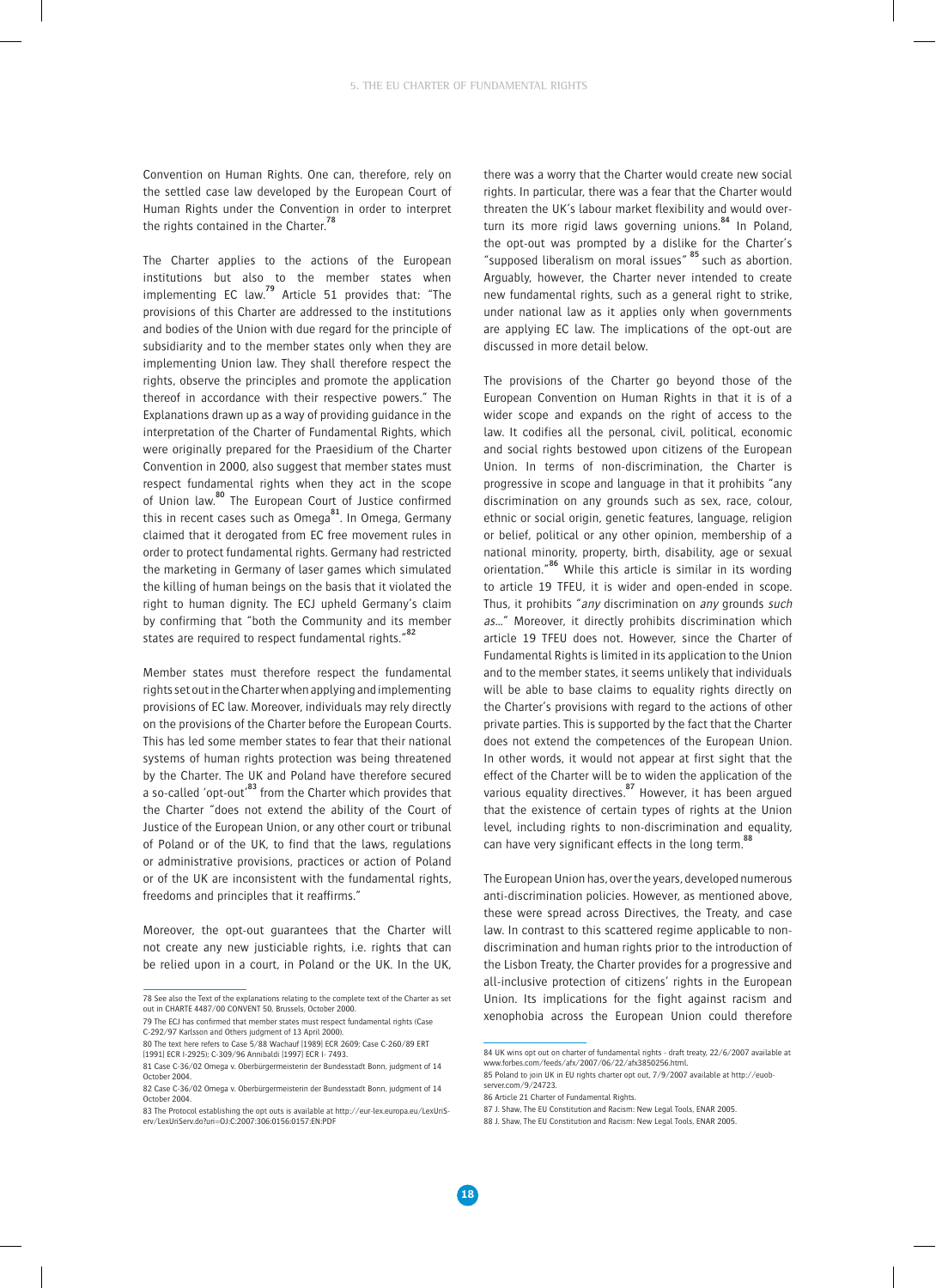be wide-reaching. However, a more detailed examination of the provisions is necessary in order to determine their precise implications for anti-racism.

#### **5.2 Provisions**

Chapter one of the Charter entitled 'dignity' contains a catalogue of primary rights such as the right to life, the prohibition of torture and slavery, from which no derogation is permissible. They apply to individuals as human beings and protect them from interference by the State or by other persons. The chapter also introduces a right hitherto absent from international human rights texts: the right to the integrity of the person contained in article 3. This is in response to contemporary concerns in the sphere of biology and medicine and, as a result, the article provides comprehensive protection against any sort of interference for medical or scientific reasons.

Chapter two of the Charter entitled 'freedoms' brings together 14 articles (articles 6-19) which vary in scope and content but all guarantee individuals certain rights upon which the state may not encroach: right to liberty and security, respect for private and family life, protection of personal data, right to marry and right to found a family, freedom of thought, conscience and religion, freedom of expression and information, freedom of assembly and of

association, freedom of the arts and sciences, right to education, freedom to choose an occupation and engage in work, freedom to conduct a business, right to property, right to asylum, and protection in the event of removal, expulsion or extradition. The European institutions and the member states are bound to respect these rights and

**"Any discrimination based on any ground such as sex, race, colour, ethnic or social origin, genetic features, language, religion or belief, political or any other opinion, membership of a national minority, property, birth, disability, age or sexual orientation shall be prohibited."**

freedoms, and, according to article 52 of the Charter, no limitations may be placed upon them except in cases of 'general interest'. According to article 52(3) of the Charter the rights and freedoms contained in the chapter are to be given the same meaning as the corresponding provisions in the European Convention on Human Rights. Other rights, such as the protection of personal data (article 8) are included for the first time in a human rights document as a right in and of itself. The European Court of Justice has not had to interpret this provision. However, according to the European Court of Human Rights, who deduces the right from the right to respect for private life (article 8 ECHR), personal data may only be stored if the action pursues a legitimate aim.**<sup>89</sup>**

The most important provisions for the fight against racism and discrimination in the European Union are contained in chapter three of the Charter on 'equality'. Articles 20-26 contained therein set out the principle of equality before the law and the content of the right to equality. While these articles primarily aim to abolish all forms of discrimination, they also provide the broader basis for all other rights in the Charter. Thus, without the principle of equality no other rights can be guaranteed. Article 21 therefore contains an absolute prohibition on all forms of discrimination whether direct or indirect.**<sup>90</sup>** This is elaborated upon by articles 23-26 which recognise specific groups where positive action, such as the adoption of measures providing for specific advantages in favour of the groups mentioned in articles 23-26, may be used in order to achieve equality. These groups include women, children, the elderly and persons with disabilities. The Charter provides for unequivocal rights of equality in both public and private relationships. Therefore, articles 20-26 may be invoked against a public authority or against another individual. However, since the Charter of Fundamental Rights is limited in its application to the Union and to the member states, it seems unlikely that individuals will be able to base claims to equality rights directly on the Charter's provisions with regard to the actions of other private parties. In other words, it would not appear at first sight that the effect of the Charter will be to widen the application of the various equality directives, where the difficulty arises from time to time that provisions of directives are only enforceable

> directly against the organs of the member states, and not against other private parties. Also, the rights, at first sight, apply to all persons in the European Union regardless of their nationality with the exception of article 21(2) which prohibits discrimination on grounds of nationality. In keeping with the EC Treaty this provision only applies to EU nationals. The

rights created in this chapter are not new rights as such. However, they have not so far been enshrined in Community law in such a clear and unambiguous form. The provisions can therefore form the basis of concrete actions by NGOs working in the field of anti-discrimination and anti-racism. The remedies provided by the Charter also ensure that the equality rights can be relied upon before a court.

Chapters four and five of the Charter bestow so-called 'solidarity' and 'citizens' rights'. Chapter four brings together all social rights recognised in the Union and, in doing so,

<sup>89</sup> Leander v. Sweden 26 March 1987, 9 EHRR 433.

<sup>90</sup> Article 21: Any discrimination based on any ground such as sex, race, colour, ethnic or social origin, genetic features, language, religion or belief, political or any other opinionical or any other opinion, membership of a national minority, property, birth, disability, age or sexual orientation shall be prohibited. Within the scope of application of the Treaty establishing the European Community and of the Treaty on European Union, and without prejudice to the special provisions of those Treaties, any discrimination on grounds of nationality shall be prohibited.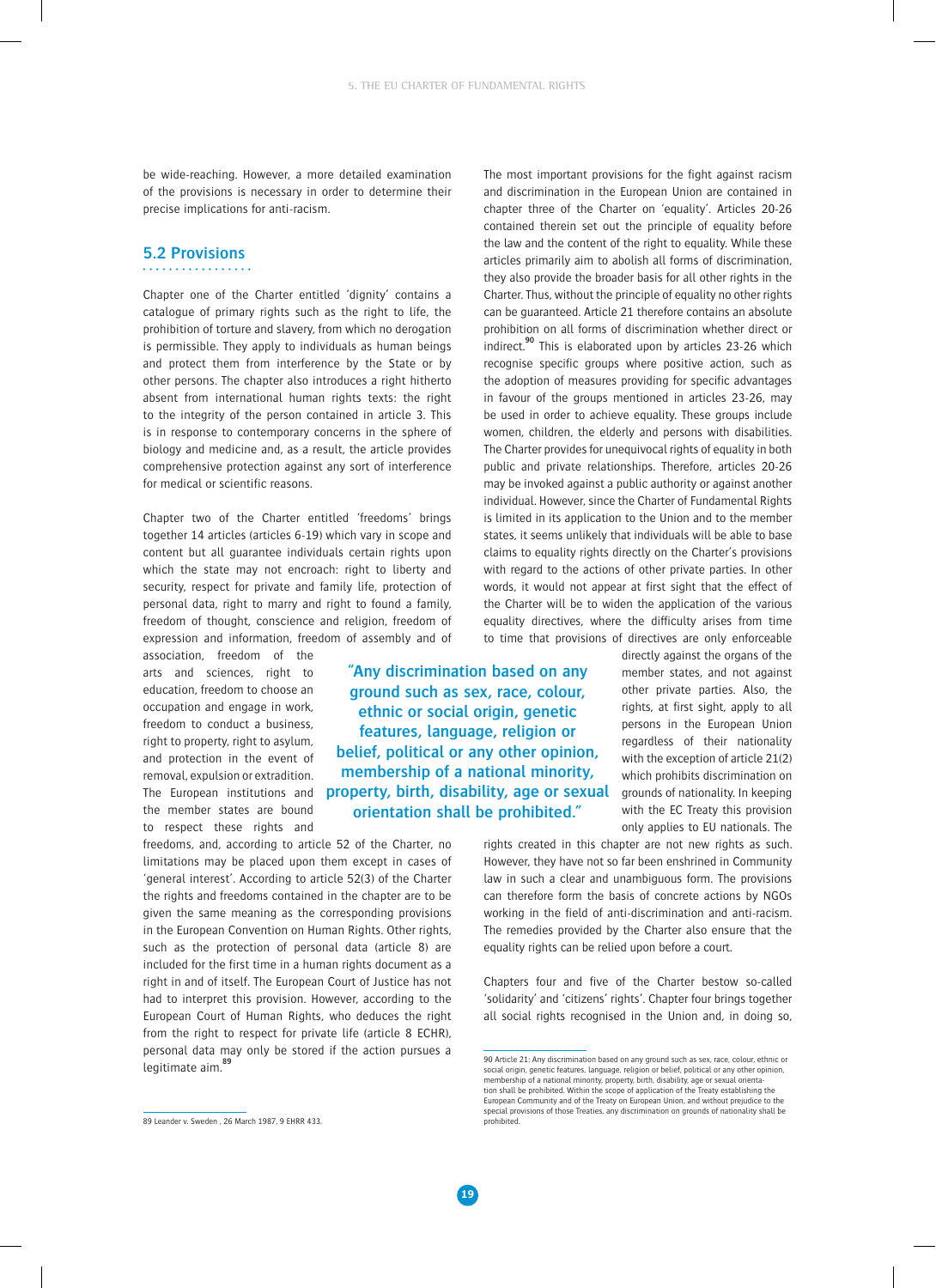goes much further than the European Convention on Human Rights which only mentions freedom of association as a fundamental social right. Prior to the Charter, the nonbinding Community Charter on the Fundamental Social Rights of Workers, adopted in 1989 by eleven member states, encouraged recognition of these rights. Moreover, the Agreement on Social Policy included in the Treaty of Amsterdam in 1997 (articles 136 and 137 EC) provides that the Community shall "support and complement the activities of the member states in areas which are also included in this chapter of the Charter (health and safety of workers, working conditions, information and consultation of workers, integration of people outside the labour market, equality of men and women), with the possibility of adopting directives which fix minimum requirements for gradual implementation." The Charter recognises this nature by placing fundamental social rights alongside more easily recognisable fundamental rights such as the right to life**<sup>91</sup>** or the prohibition of torture**<sup>92</sup>**. In this it is exceptional as it is the first international document to recognise the indivisibility of human rights by placing civil, political, social, cultural and economic rights on the same level. However, the Charter does not require member states to respect a minimum level of social protection. The extent to which the chapter on solidarity rights will be useful in practice is therefore in doubt as the legal force of the rights granted in the Charter depends on implementation by national governments.

### **5.3 Citizenship and third country nationals**

The eight provisions making up chapter five of the Charter stand in stark contrast to the rest of the Charter as they only apply to European citizens. This is the same principle as that guiding article 21(2) which prohibits discrimination on grounds of nationality as between EU citizens. Chapter five contains political rights and rights concerning administration. In terms of political rights, the right to vote and to stand as a candidate at elections to the European Parliament (article 39) and at municipal elections (article 40) are "the expression of the principle of democracy transposed to fit the reality of the European Union."**<sup>93</sup>** The right to good administration (article 41) was initially developed by the European courts and has been 'codified' by the Charter. The obligation to give reasons for decisions, the right to have the Community make good any damage and the right to communicate with the Union in one of the languages of the Treaties reproduce the provisions of the EC Treaty. For the most part, this chapter copies, in identical terms, the European Union's existing rights concerning the definition of European citizenship. The chapter's contribution to an enhanced protection against discrimination and racism in the European Union is, therefore, relatively limited.

However, the exclusion of third country nationals from the rights guaranteed in this chapter is seen as a disappointment by NGOs campaigning for equality between EU citizens and third country nationals. As ENAR points out, third country nationals enjoy neither freedom of movement nor the right to settle; under Community law they do not have the right to all the social and economic benefits granted by the member states to their nationals; they do not have the freedom to have access to economic activities in the territory of the European Union, nationals of the European Union may be favoured over them. Community law does not guarantee them the same conditions for exercising their activities or the same living conditions as nationals of the host member state, neither does it guarantee them equal treatment in the area of social protection. Moreover, third country nationals do not enjoy the political rights that are accorded to European Union nationals, they do not have the right to vote or to stand as a candidate in local or European elections in the host member state.**<sup>94</sup>** Even though the majority of rights contained in the Charter ensure for equality between EU citizens and third country nationals, this omission has the consequence that third country nationals are still treated less favourably than EU citizens.

#### **5.4 Enforceability**

The Preamble of the Charter indicates that the rights contained therein are to be enforceable. This means that individuals and NGOs can rely upon them and can hold European institutions accountable for a breach of the rights. The Charter also places an emphasis on the provision of remedies and justice in the case of a breach of its rights. By applying human rights to EU bodies in their actions, the Charter marks a decisive step forward from the Amsterdam Treaty. The Amsterdam Treaty, as mentioned above, did not grant individuals any fundamental rights. Instead, it established procedures which ensured that rights were protected and guaranteed in the EU. The Directives which were passed following Amsterdam are examples of the successful operation of these procedures.

Fundamental rights protection in the EU prior to the Lisbon Treaty was guaranteed under the banner of 'general principles' which EU bodies must abide by when they act. The Charter, once it comes into effect, has the potential to alter this by putting all rights on the same level in terms of their importance. Individuals and NGOs will also be able to rely directly on the rights contained in the Charter in front of a court. This creates certainty as to what rights are guaranteed

<sup>91</sup> Article 2.

<sup>92</sup> Article 4.

<sup>93</sup> European Parliament Committee on Citizens' Freedoms and Rights, Justice and Home Affairs, Charter of Fundamental Rights of the European Union, available at http://136.173.159.21/comparl/libe/elsj/charter/default\_en.htm.

<sup>94</sup> ENAR, The Charter of Fundamental Rights - Response of the European Network Against Racism, December 2000.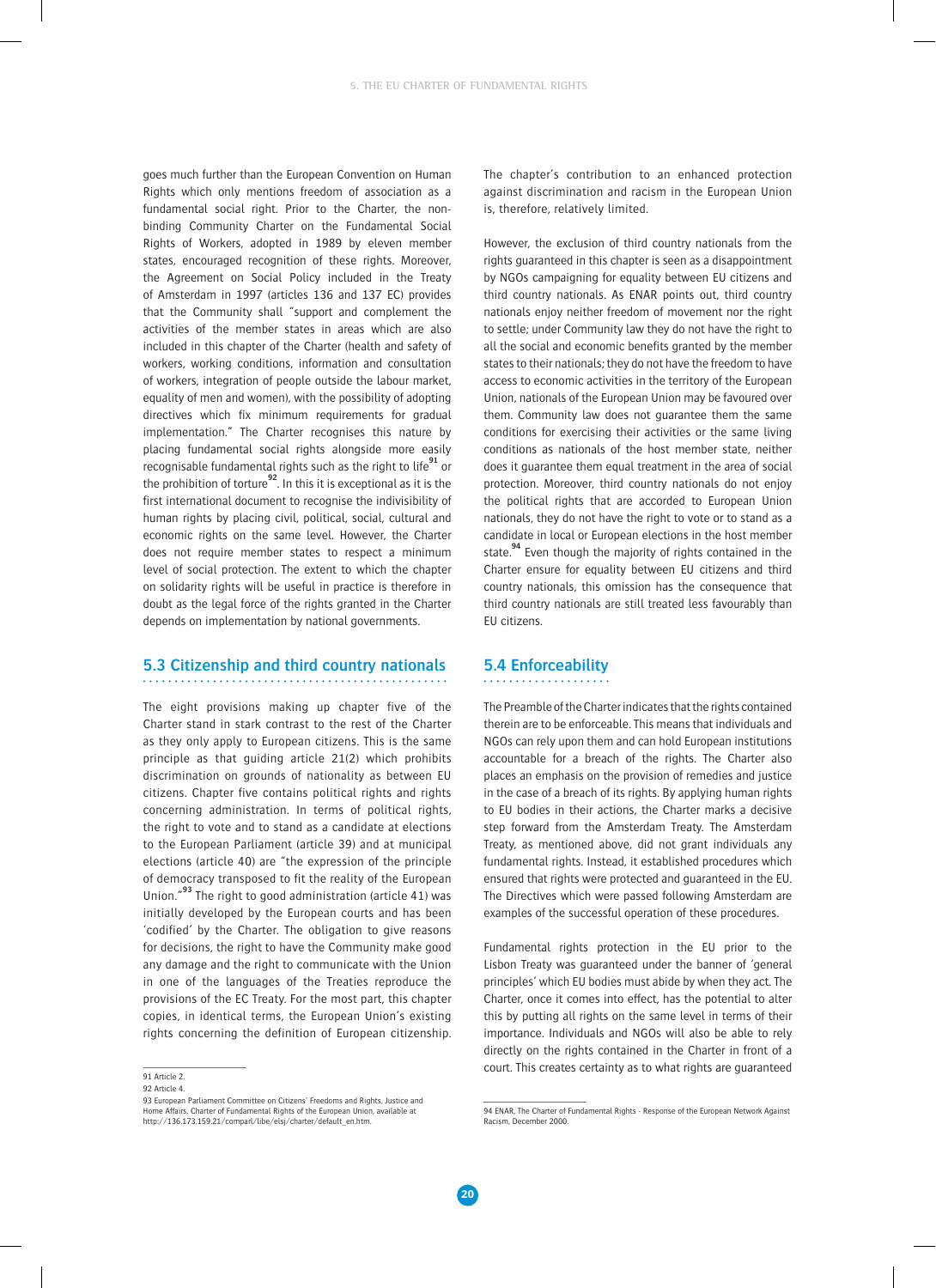in the EU. However, so far, the Charter has not become legally binding. Nonetheless, some commentators have suggested, in relation to social rights, that so-called 'new governance' approaches such as the open method of coordination and mainstreaming might be the most appropriate mechanisms for the enforcement of the rights contained in the Charter.**<sup>95</sup>** This would mean that the rights in the Charter would be filtered into EU policy through various mechanisms. Alternatively, the provisions of the Charter could be seen as minimum objectives which governments at the national and EU levels should pursue. If this is the case, then the social rights would be interpreted as minimum levels of protection which cannot be undercut. Moreover, despite the restriction contained in article 51(2) of the Charter which prescribes that the Charter does not create any new competences for the EU (for example in the field of social policy which was a fear of the UK and Polish governments), it may be that the mere existence of certain types of rights at the Union level, including rights to non-discrimination and equality can have very significant effects in the long term especially if they are seen to be filtering into national law.

So far as concerns the fight against racism and xenophobia, one important contribution of the continued existence of the Charter of Rights alongside the Lisbon Treaty is the unambiguous confirmation that the right to non-discrimination on grounds of racial or ethnic origin constitutes a fundamental right. It can therefore be used by NGOs working the field of antidiscrimination and anti-racism as a tool to lend weight to their arguments.

In the Charter itself, article 41 contains a general provision on the right to good administration by institutions and bodies of the European Union. In the case of a breach of this right, the article provides for redress by requiring the Community to "make good any damage caused by its institutions or by its servants in the performance of their duties, in accordance with the general principles common to the laws of the member states."**<sup>96</sup>** This could be of use in the case of acts of discrimination by Community institutions. Moreover, article 43 of the Charter allows any natural or legal person residing or having its registered office in a member state to refer cases of maladministration by Community institutions or bodies to the Ombudsman. This provision could be used by NGOs working in the field of anti-racism and non-discrimination who have their registered office in a member state of the European Union in order to obtain redress for themselves or those who they represent.

Article 47 goes even further in scope by providing that "Everyone whose rights and freedoms guaranteed by the law of the Union are violated has the right to an effective remedy before a tribunal in compliance with the conditions laid down in this Article. Everyone is entitled to a fair and public hearing within a reasonable time by an independent and impartial tribunal previously established by law. Everyone shall have the possibility of being advised, defended and represented. Legal aid shall be made available to those who lack sufficient resources in so far as such aid is necessary to ensure effective access to justice." In its content article 47 is based on article 13 of the European Convention on Human Rights. However, it is broader in scope. Article 13 ECHR has allowed "potential victims access to justice when they face the imminent threat of irreparable harm."**<sup>97</sup>** The European Court of Justice is likely to interpret the Charter in an equally broad way as it has already highlighted the importance of access to justice in confirming in its case law that access to justice is "one of the constitutive elements of a Community based on the rule of law."**<sup>98</sup>** It is therefore important to note that victims of discrimination and racism are entitled to redress under the Charter. However, as the Charter is only intended to apply to the European institutions and member states when applying EC law, the effects of the provision may be limited in scope. The Charter does not, therefore, provide for an all-encompassing right to redress in the case of a breach of fundamental rights.

#### **5.5 The ECJ and its case law**

There have already been indications in case law that the ECJ supports the rights contained in the Charter. So far, no case brought before the European courts has been decided on the basis of the Charter. However, since first citing the Charter in a judgment given in 2006**<sup>99</sup>**, the Court has continued to refer to the provisions of the Charter in subsequent judgments. Moreover, applicants to the Court are increasingly making reference to the Charter to buttress their arguments.**<sup>100</sup>**

For example, in the recent Viking and Laval cases<sup>101</sup> where the Court was asked to balance the fundamental right to strike with free movement provisions guaranteed by the EC Treaty the trade unions involved placed an emphasis on the social rights contained in the Charter which

<sup>95</sup> See, for example, N. Bernard, 'A 'New Governance' Approach to Economic, Social and Cultural Rights in the EU', in T. Hervey and J. Kenner (eds.), Economic and Social Rights under the EU Charter of Fundamental Rights. A Legal Perspective, Oxford: Hart Publishing, 2003.

<sup>97</sup> D. Shelton, 'Remedies and the Charter of Fundamental Rights of the European Union' in S. Peers & A. Ward (eds.), The European Union Charter of Fundamental Rights, Hart, Oxford, 2004 at p. 357 citing the Soering case 11 EHRR 439 (1989).

<sup>98</sup> Joined Cases T-377/00, T-379/00, T-380/00, T-260/01 and T-272/01 Philip Morris January 15 2003. 99 Case C-540/03 European Parliament v Council judgment of 27 June 2006.

<sup>100</sup> See, for example, Case T-127/09 (Action brought on 15 April 2009) Abdulrahim v Council and Commission.

<sup>101</sup> C-438/05 The International Transport Workers' Federation and The Finnish Seamen's Union v Viking Line ABP and OÜ Viking Line Eesti ECR [2007] I-10779; C-341/05 Laval un Partneri Ltd v Svenska Byggnadsarbetareförbundet, Svenska Byggnadsarbetareförbundets avd. 1, Byggettan, Svenska Elektrikerförbundet judgment of 18 December 2007.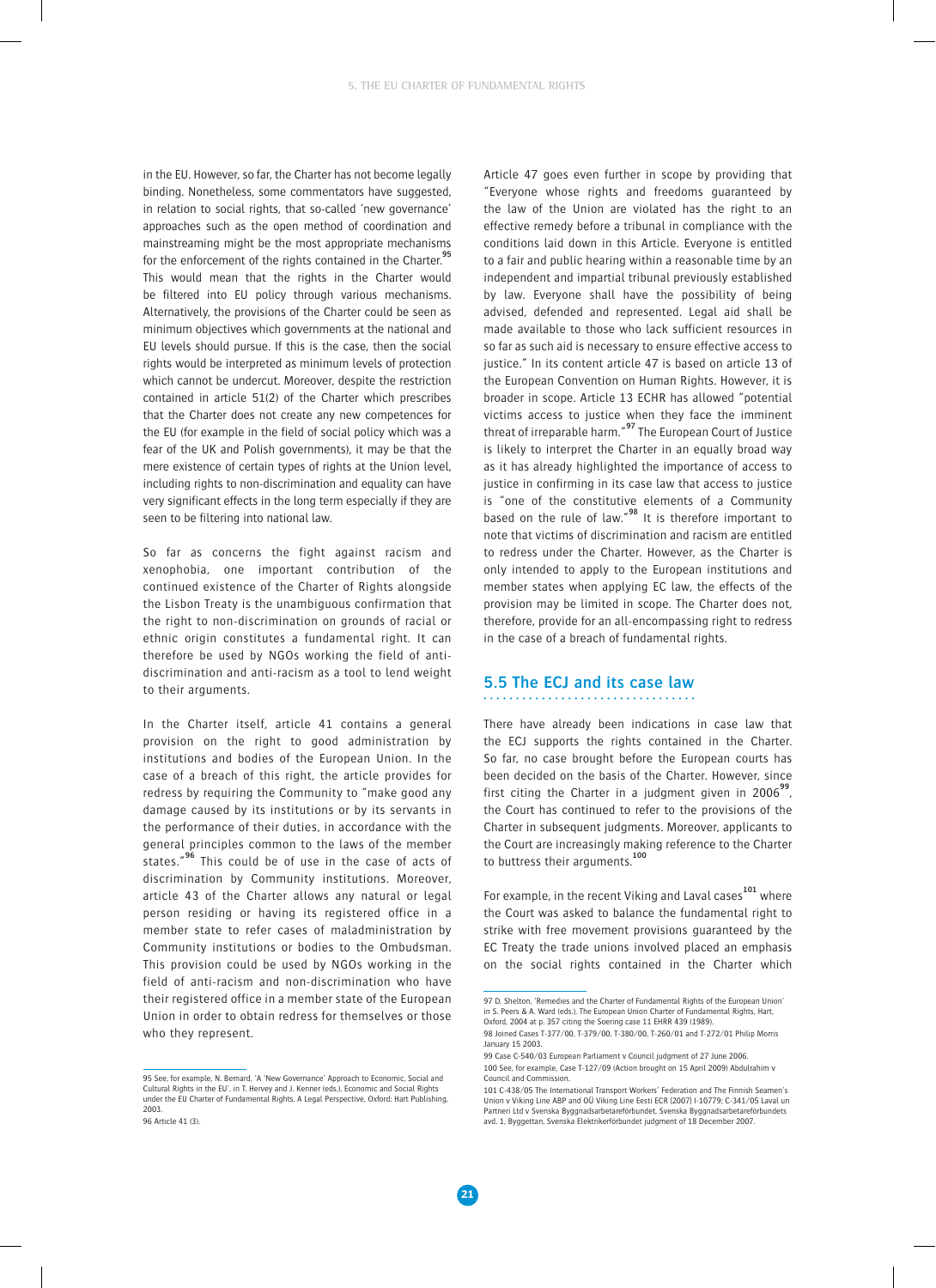grant a fundamental right to collective action. Although the Court did not rule in their favour, it emphasised the fundamental nature of the right to take collective action and, as authority, cited the Charter of Fundamental Rights. This thus allows trade unions in future to rely on a fundamental rights argument in cases where their right to take collective action is doubted. This may be of particular significance in countries where the right to strike is not legally recognised, such as the UK. Similarly, NGOs working in the field of anti-discrimination and antiracism may invoke the provisions of the Charter before the ECJ in order to add weight to any argument opposing discriminatory and racist practices.

Other cases such as Omega**<sup>102</sup>** mentioned above further illustrate that the Court is willing to uphold fundamental rights in the EU even if this means derogating from the EC free movement rules which are at the very core of the EU's policy. In an earlier case, Schmidberger**<sup>103</sup>**, the Court also recognised the importance of fundamental rights in the face of EC free movement rules. Schmidberger concerned a conflict between the right to free movement of goods and the right to freedom of expression. In its decision, the Court considered that the underlying interests of both freedoms should be balanced in order to reach a proportional outcome. It should be noted that Omega and Schmidberger were decided without reference to the Charter. This did not, however, stop the Court from making reference to fundamental rights arguments in its decisions. It is to be hoped that this position will be strengthened once the Charter comes into force meaning that the Charter can be effectively relied upon by victims of discrimination and racism.

## **5.6 Opt-out**

The opt-out secured by Poland and the UK complicates the matter of the applicability of the Charter somewhat. However, the exact nature and effect of the Protocol granting the opt-out will continue to remain unclear until the Charter is given legal effect with the entry into force of the Lisbon Treaty. The opt-out was initially secured amid fears that the Charter would create new, broad social rights for individuals which they could enforce in UK and Polish courts. However, as the Charter only applies when member states are acting in the scope of Union law this fear is unfounded. Equally, Poland and the UK must comply not only with the TEU and the TFEU but also with judgments issued by the ECJ. As the ECJ continues to refer to the Charter in its judgments it is only a matter of time before difficult questions as to the extent of the opt-out arise.

Indeed, the Viking case mentioned above was referred to the ECJ by an English court. The judgment by the ECJ has implications for the future interpretation of the right to strike by national courts in the UK as the ECJ recognised, on the basis of the Charter, that trade unions and their members have a fundamental right to strike to protect their jobs. However, a fundamental right to strike does not exist in the UK and it would have been interesting to observe the English court deciding the Viking case on the basis of a right drawn from the Charter of Fundamental Rights. This would have given some indication as to how courts may deal with the ECJ's judgment in future. However, this opportunity did not present itself as the case was settled out of court following the judgment by the ECJ.**<sup>104</sup>**

# **5.7 Summary**

The Charter of Fundamental Rights represents a codification of all the existing rights applicable to persons residing in the European Union. It contains a wide range of rights of which some, such as the protection of personal data, are new and innovative. Moreover, the Charter is progressive in scope and language when it comes to the right to nondiscrimination. However, the Charter omits references to the rights of minority groups and excludes third country nationals from certain rights even though the majority of rights in the Charter are applicable to everybody residing in the European Union. Most importantly, the Charter, once it comes into effect, will have the same legal value as the EU Treaties. It does not, however, extend the competences of the European institutions. Moreover, its scope is limited to the European institutions and the member states when they are implementing EC law. It is therefore unclear to what extent it will benefit individuals in the member states who are seeking to rely on the rights against another private party. As the provisions of the Charter, once it comes into effect, can be relied upon by individuals and NGOs in a court it may prove to be very useful in the protection of fundamental rights. The ECJ has so far reacted positively to the Charter even though it is not yet legally binding. It is to be hoped that the ECJ will continue to protect and enforce the provisions of the Charter. The opt-outs secured by Poland and the UK, in theory, represent a set-back for the Charter but it is doubtful that the opt-outs will have a negative effect in practice. Overall, therefore, the Charter should be rated as a very positive development for the protection of fundamental rights in the EU.

<sup>102</sup> Case C-36/02 Omega v. Oberbürgermeisterin der Bundesstadt Bonn, judgment of 14 October 2004.

<sup>103</sup> Case C-112/00 Eugen Schmidberger, Internationale Transporte und Planzüge v Republik Österreich, judgment of 12 June 2003.

<sup>104</sup> M. Murphy, 'Finish shipping group settles case over cheap labour' Financial Times 04/03/2008.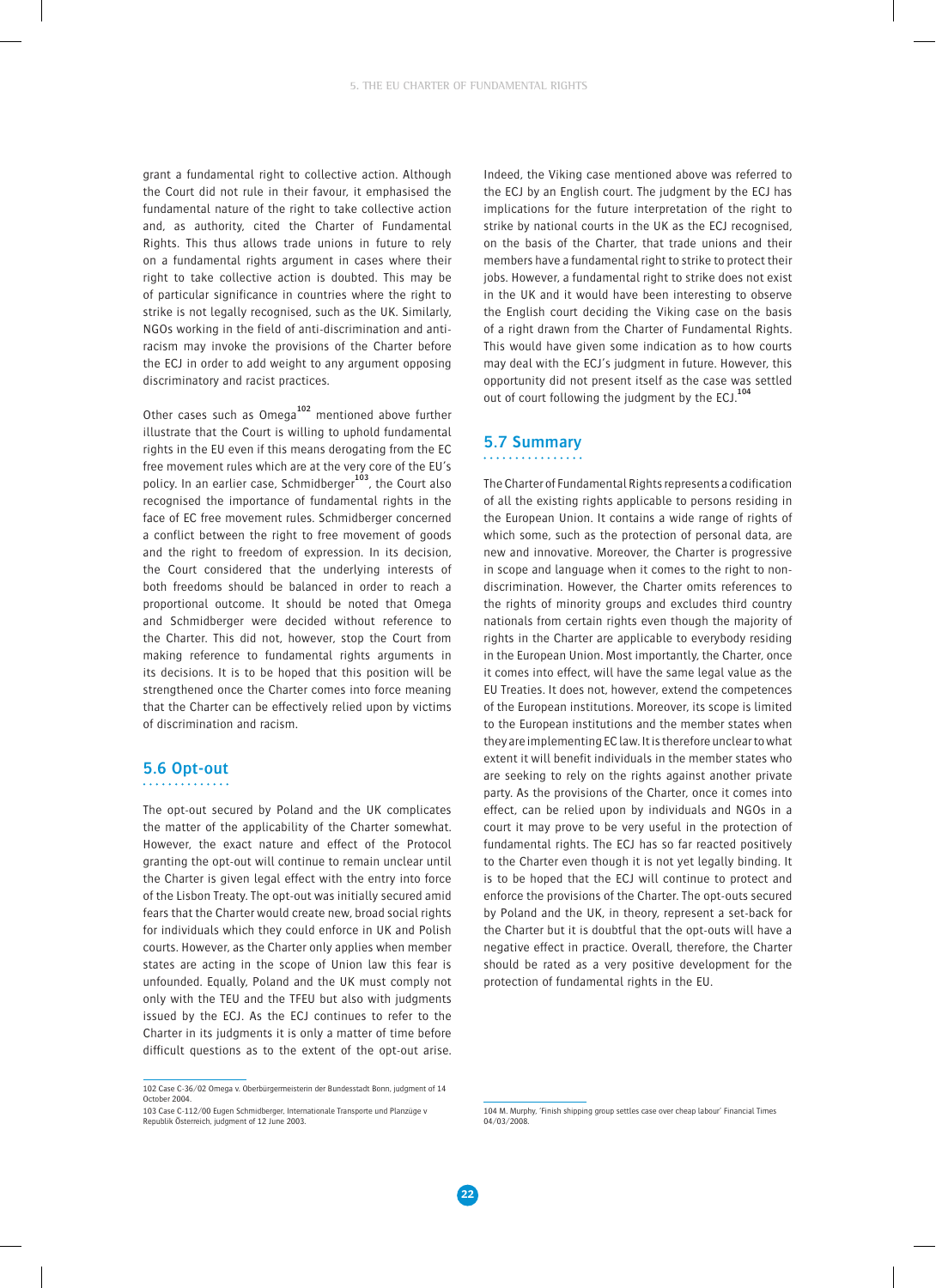# **6. Advocacy strategy recommendations for NGOs seeking to combat racism and discrimination in the European Union**

- 1. While the Treaty of Lisbon does not create any new nonjudicial remedies, it does focus to a greater extent on citizens and their rights and therefore reiterates a number of **nonjudicial remedies** which may assist in combating racism and discrimination in the European Union. In addition, the remedies have the advantage of being less costly and time-consuming than, for example, legal proceedings at a national or European level. Non-judicial remedies include:
	- a. **Petitions before the European Parliament**: These can be brought by any natural or legal person present in the EU as long as the subject matter of the petition falls within the EU's sphere of activity.
	- b. **Complaints to the European Commission**: Any EU citizen or legal person present in the EU can make a formal complaint to the Commission in cases where a misapplication of EU law is suspected.
	- c. **Access to documents**: The 'access to documents' regulation**<sup>105</sup>** allows natural or legal persons present in the EU to request documents from the Parliament, Council and Commission.
	- d. **European Ombudsman**: This position was already created by the Treaty of Maastricht in 1992 but has been reiterated in the Lisbon Treaty. Complaints can be directed to the Ombudsman who deals with maladministration by EU institutions. In response, he can initiate an investigation of the institution accused of the rule breach.
- 2. The emphasis on **dialogue with civil society** opens up new ways for NGOs to become involved in EU policy making. Specifically, the citizens' initiative enables individuals to lobby the Commission to initiate legislation on a specific measure. This could be used by NGOs working in the field of racism and non-discrimination to advance policy issues if sufficient public support can be gathered.
- 3. The **strengthened role of the European Parliament** paves the way for more democratic and transparent decision making in the European Union. The enhanced role for the European and national parliaments opens up opportunities for individuals and NGOs to influence EU lawmaking through their MEPs and national representatives on issues of concern.
- 4. The Lisbon Treaty keeps the **equality mainstreaming clause** first introduced by the Constitutional Treaty which aims to combat discrimination based on sex, racial or ethnic origin, religion or belief, disability, age or sexual orientation. This is an important step forward for the European Union as the incorporation of equality mainstreaming, including the mainstreaming of anti-racism, in the Lisbon Treaty, represents a significant strengthening of the existing legal basis for current practices and for policy making.
- 5. The **non-discrimination rights** contained in articles 18-25 TFEU are not new and the provisions are a mere reiteration of articles contained in the TEC. However, the Treaty of Lisbon places these provisions on non-discrimination within a context of increased rights for European citizens and thus strengthens the already existing protection from discrimination through the adoption of the Charter of Fundamental Rights. In terms of non-discrimination, the Charter is progressive in scope and language and, once it becomes legally binding, it can add substantial weight to any claims of discrimination brought by NGOs in a court.
- 6. Increased and **easier access to the European Court of**  Justice enables NGOs and individuals to bring an action challenging European acts that do not comply with procedure (such as the requirements for dialogue with civil society) and/ or the principles of non-discrimination. All acts of the European Union must comply with the principles of non-discrimination as enshrined in the Charter of Fundamental Rights and the Lisbon Treaty. Any act that does not is open to challenge before the European Court of Justice. Arguments brought before the European Court of Justice will benefit from being based upon provisions of the Charter of Fundamental Rights.
- 7. Even though the **Charter of Fundamental Rights** is not yet legally binding it has been used in support of arguments in front of the European Court of Justice. NGOs should therefore be encouraged to use the Charter in the fight against racism and xenophobia as the ECJ has been supportive of the use of the Charter.
- 8. The Lisbon Treaty opens up the possibility of the **European Union acceding to the European Court of Human Rights** should it wish to do so. This has the potential to increase the level of fundamental rights protection in the European Union and to make the EU and its institutions accountable to the European Court of Human Rights on matters arising under the ECHR.

<sup>105</sup> Article 255EC, implemented through Regulation 1049/2001 of 30 May 2001, grants a right of access to European Parliament, Council and Commission documents to any Union citizen and to any natural or legal person residing, or having its registered office, in a member state.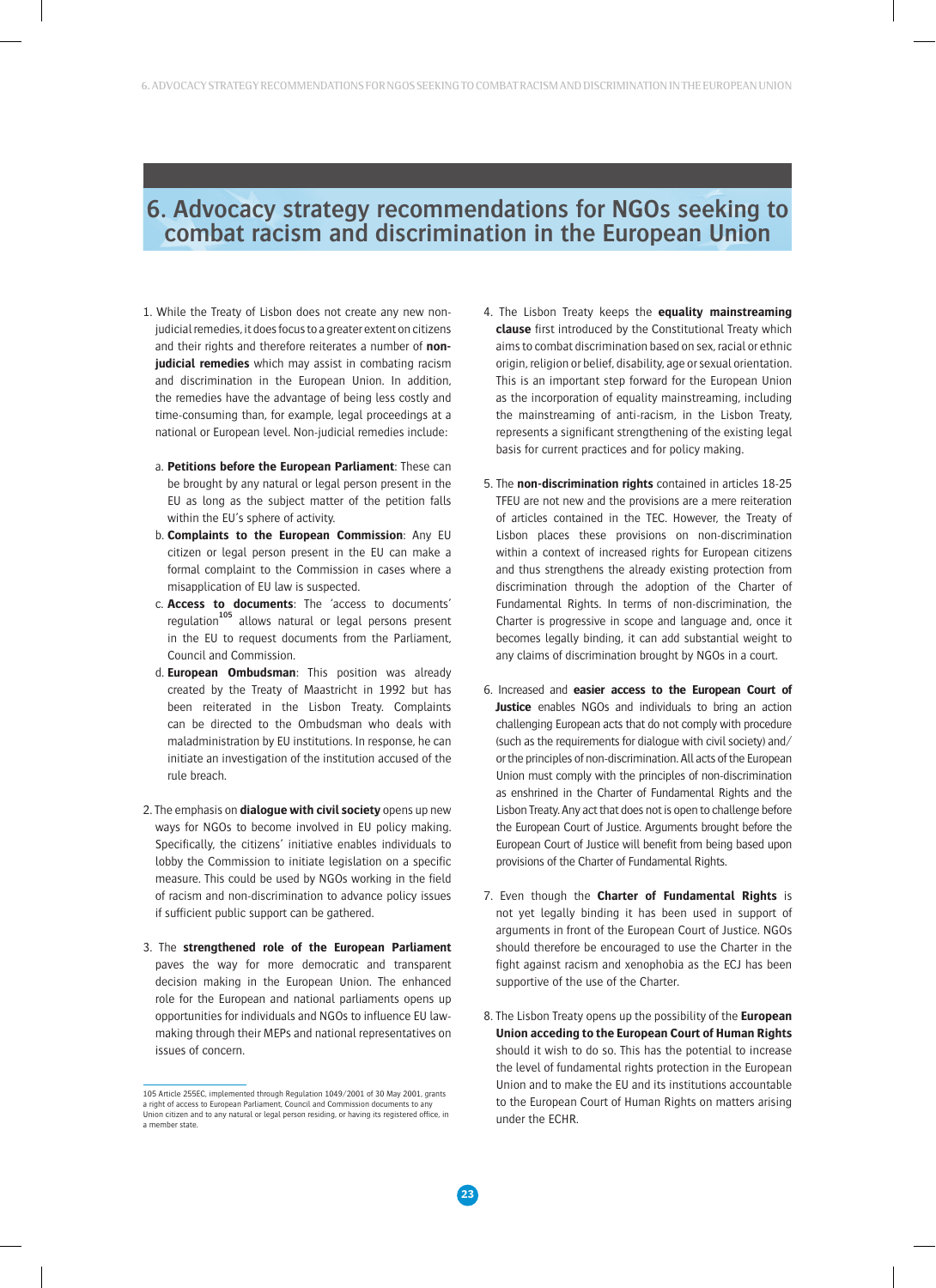# **7. Conclusion**

The aim of this publication was to explain the changes brought about by the Lisbon Treaty and to analyse the implications of the Lisbon Treaty and its Charter of Fundamental Rights for combating racism and xenophobia in the European Union. There have been a number of positive developments since the Treaty of Amsterdam which marked the departure point for real progress to be achieved in the establishment of comprehensive protection against racism and discrimination. It was not only the text of the Treaty of Amsterdam which made a substantial difference, but also the manner in which it was implemented.

The Lisbon Treaty provides NGOs with a number of new, particularly non-judicial, mechanisms to combat racism and xenophobia in the European Union. There is also hope that the European Parliament will evolve into a democratic motor for the Union and for Union policy-making. Moreover, the provisions of the Treaty provide increased opportunities for individuals and civil society groups to become more involved in EU decision-making. Yet overall, the Lisbon Treaty provides few real innovations with the exception of the Charter of Fundamental Rights.

The codification of fundamental rights guaranteed in the European Union is an important step for the Union itself and reinforces the European Union's respect for democracy, human rights and fundamental freedoms. The European Court of Justice has confirmed its support in upholding the Charter and there is hope that it will lay the foundations for a comprehensive protection of fundamental rights in the European Union. Overall, the Lisbon Treaty and its Charter have the potential to have a positive impact on the prevention of racism and xenophobia in the European Union, however, they do not create comprehensive protection. As a result, gaps still remain.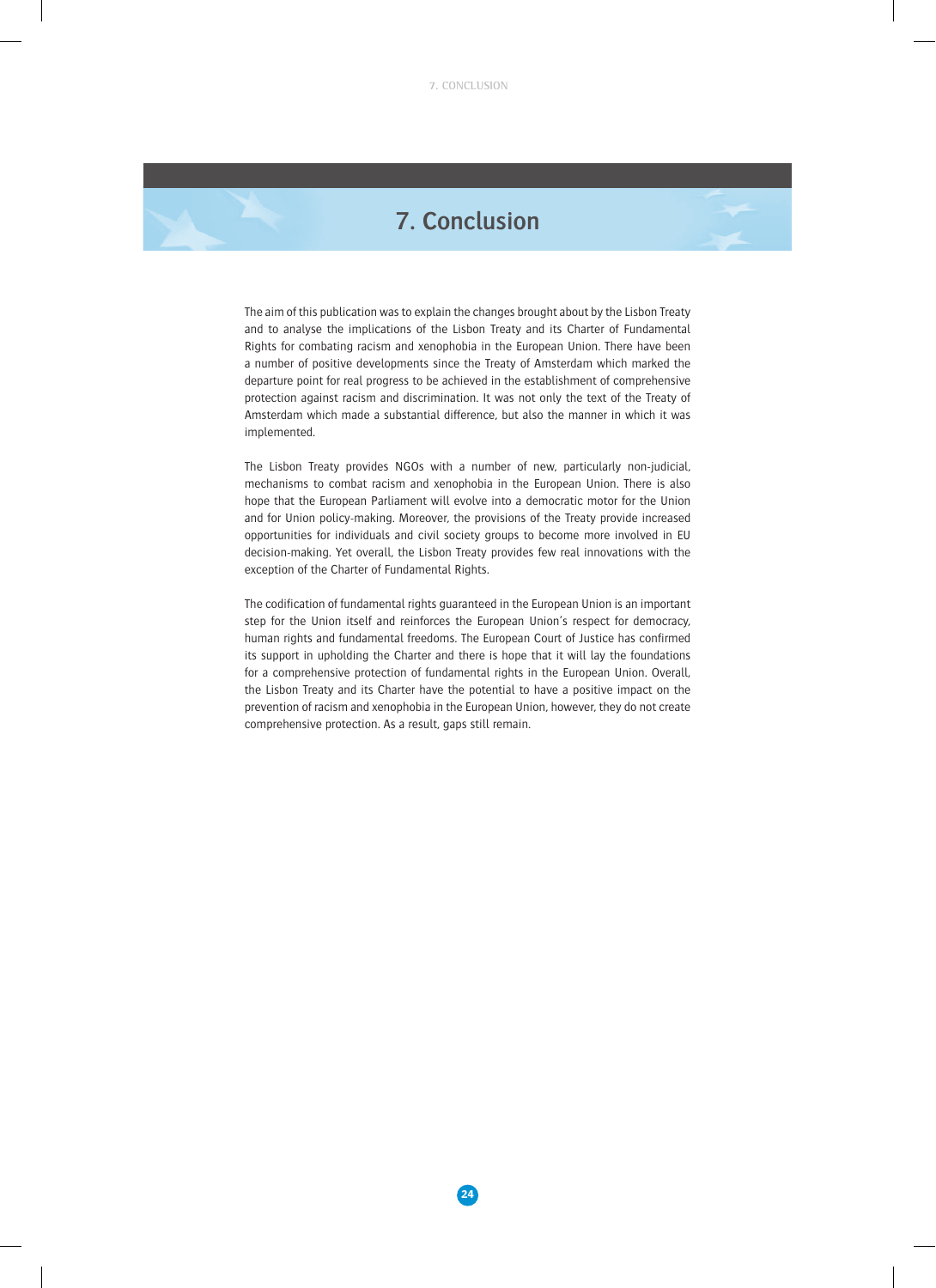# **8. Selected bibliography**

ENAR, Fact Sheet 30: The Charter of Fundamental Rights of the European Union & the European Commission's Impact Assessment Procedure, Brussels, December 2006.

ENAR, Preliminary position and proposed amendments on the proposal for a Council Directive on implementing the principle of equal treatment between persons irrespective of religion or belief, disability, age or sexual orientation, Brussels, December 2008.

ENAR, Background Paper - ENAR Policy Seminar: Framing a Positive Approach to Migration, Brussels, November 2008.

EUROPA, Treaty of Lisbon: The Treaty at a Glance, available at http://europa.eu/lisbon\_treaty/glance/index\_en.htm.

European Union, Charter of Fundamental Rights of the European Union, available at http://ec.europa.eu/justice\_ home/unit/charte/index\_en.html.

European Union, Treaty of Lisbon amending the Treaty on European Union and the Treaty establishing the European Community, available at http://europa.eu/lisbon\_treaty/ full\_text/index\_en.htm.

J. Shaw, Mainstreaming Equality in European Union Law and Policy-Making, Brussels: ENAR, 2004.

J. Shaw, The EU Constitution and Racism: New Legal Tools, Brussels: ENAR, 2005.

The Law Society of England and Wales, A guide to the Treaty of Lisbon, January 2008.

# **9. Abbreviations**

| European Community                                  |
|-----------------------------------------------------|
| European Court of Human Rights                      |
| European Court of Justice                           |
| European Economic Community                         |
| European Network Against Racism                     |
| European Union                                      |
| European Monitoring Centre on Racism and Xenophobia |
| European Fundamental Rights Agency                  |
| Member of the European Parliament                   |
| Non-governmental organisation                       |
| Treaty establishing the European Community          |
| Treaty on the European Union                        |
| Treaty on the Functioning of the European Union     |
| United Kingdom                                      |
|                                                     |